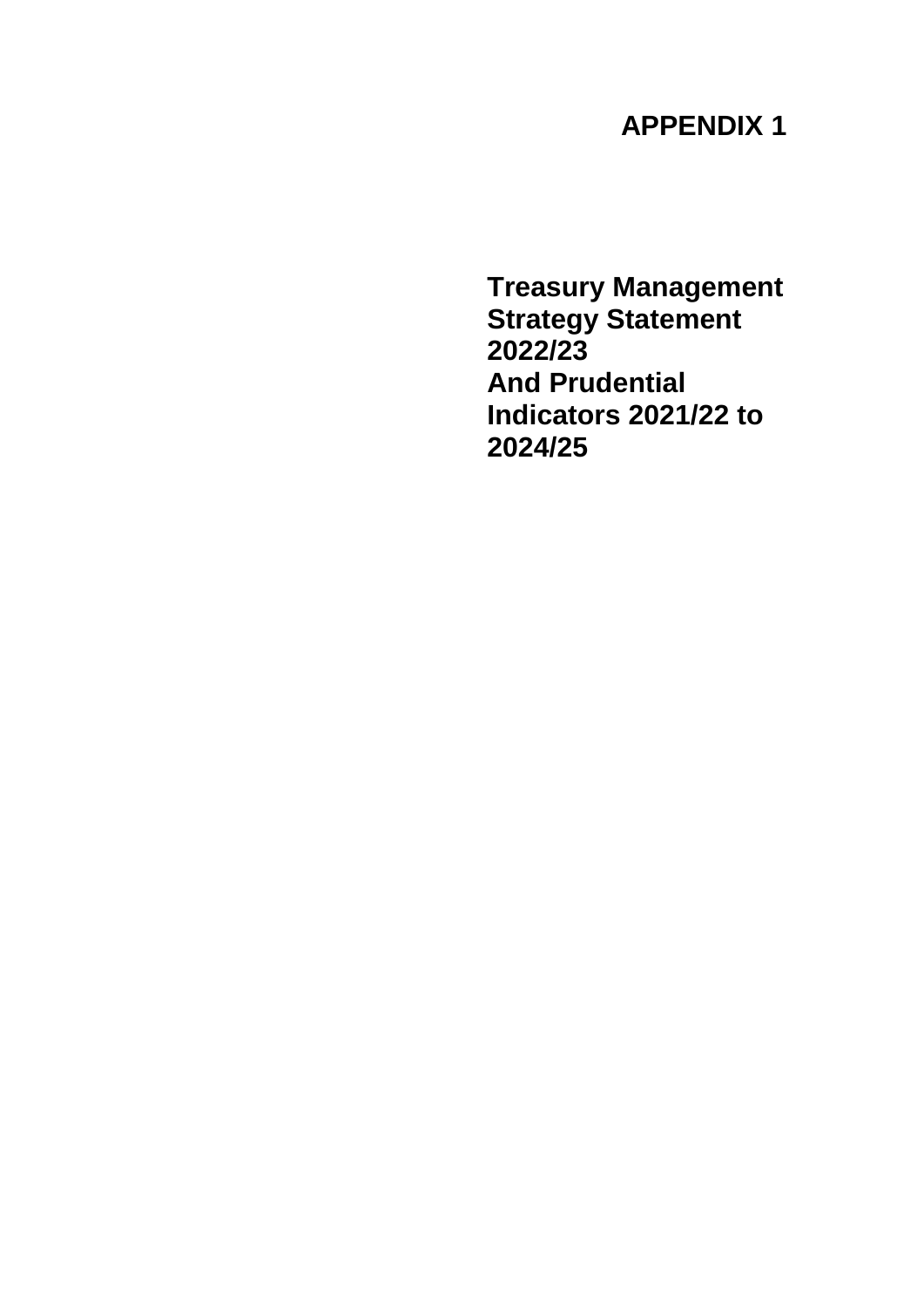#### **Treasury Management Strategy for 2022/23**

#### **Contents**

The strategy for 2022/23 covers:

- **1 Introduction**
- **2 Training**
- **3 Treasury Management Advisors**

#### **4 Prudential Indicators 2021/22 – 2024/25**

Capital Expenditure Plans Capital Financing Requirement (CFR) Minimum revenue provision (MRP) Policy Statement Investment Balances Capital affordability indicators Borrowing Requirements Borrowing – Current position, Operational Boundary, Authorised Limit Treasury Limits Interest rate projections Policy on borrowing in advance of need

#### **5 Current portfolio positon**

#### **6 Annual Investment Strategy**

Investment Policy Types of investments Prospects for interest rates Creditworthiness Policy Counterparty and Group limits Time and monetary limits Sovereign limits Money Market Funds Enhanced Money Market Funds Main Bankers

#### **7 Risk Implications**

**8 Scheme of Delegation**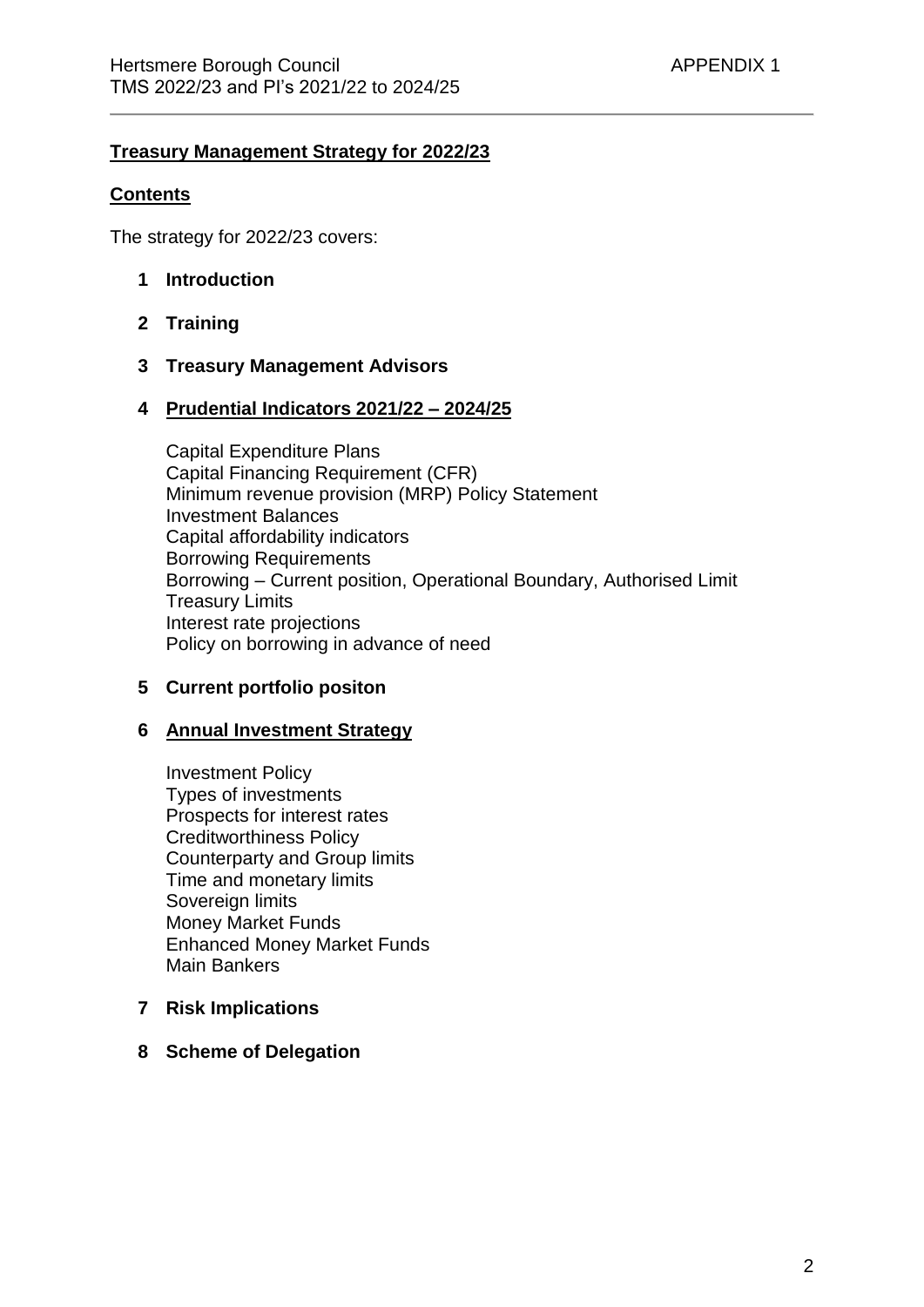# **TREASURY MANAGEMENT STRATEGY STATEMENT**

# **1 Introduction**

- **1.1** This Treasury Management Strategy statement (TMS) has been compiled in accordance with the Chartered Institute of Public Finance and Accountancy's (CIPFA) Code of Practice (the code) on Treasury Management (revised 2017) and additionally takes into account the following: -
	- CIPFA Code of Practice on Treasury Management 2017
	- CIPFA Prudential Code 2017
	- CIPFA Treasury Management in the Public Services Guidance Notes 2018
	- CIPFA statement 17 October 2018 on borrowing in advance of need and investments in commercial properties
	- CIPFA Bulletin 02 Treasury and Capital Management Update October 2018
	- Statutory investment guidance where it has been updated in 2018 (English local authorities)
	- Statutory MRP guidance where it has been updated in 2018 (English local authorities)
- **1.2** The main objectives of the revisions to the code in 2017 were to respond to the major expansion of local authority investment activity over the past few years into the purchase of non-financial investments, particularly property. These developments had raised several concerns: -
	- A local authority should define its risk appetite and its governance processes for managing risk.
	- A local authority should assess the risks and rewards of significant investments over the longer term, as opposed to the usual three to five years that most local authority's financial planning has been conducted over, in order to ensure the long-term financial sustainability of the authority. (CIPFA has not defined what longer term means but it is likely to infer 20-30 years in line with the financing time horizon and the expected life of the assets, while medium term financial planning, at a higher level of detail, is probably aimed at around a 10 year time frame and to focus on affordability in particular).
	- The Prudential Code has also expressed concern that; local authorities should ensure that an authority's approach to commercial activities should be proportional to its overall resources.
	- A local authority should have access to the appropriate level of expertise to be able to operate safely in all areas of investment and capital expenditure, and to involve members adequately in making properly informed decisions on such investments.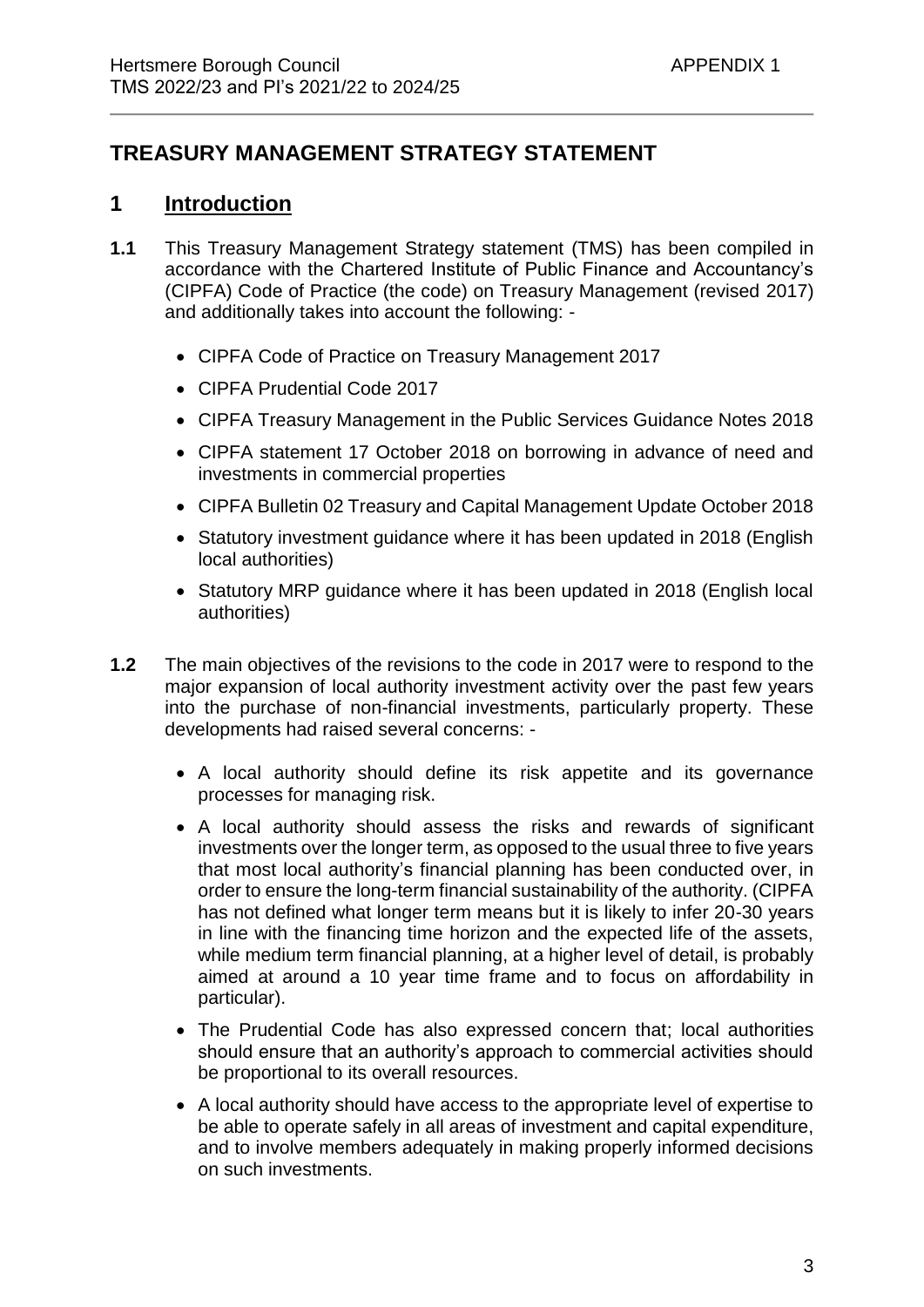- **1.3** Consequently, the Prudential Code 2017 introduced a new requirement for local authorities to produce an annual capital strategy, to deal with the above issues. This report will cover a number of key areas including strategic considerations, corporate priorities, capital investment ambition, available resources, affordability, capacity to deliver, risk appetite and risk management. It should also deal with significant commercial (focused on income generation) investments in appropriate detail so that members can properly assess the particular risks in this area. Hertsmere's Capital Strategy, which forms part of its overall Financial Strategy, was initially approved by the full Council in July 2018 (C/18/27) and is now reviewed and updated as part of the annual Capital Budget setting process for approval by the full Council.
- **1.4** In accordance with the Code the Council's TMS must be approved annually by the full Council. The Council must also receive, as a minimum, mid-year and outturn review reports.
- **1.5** Since 2016/17, the Audit Committee is the nominated body responsible for ensuring effective scrutiny of the Treasury Management Strategy and policies and receives reports as set out in paragraph 1.8 below.
- **1.6** The Financial monitoring panel also receive quarterly monitoring reports detailing projected income forecasts, creditworthiness updates and operational changes to treasury activities.
- **1.7** The aim of these reporting arrangements is to ensure that those with ultimate responsibility for the treasury management function understand fully the implications of treasury management policies and activities, and that those implementing policies and executing transactions have properly fulfilled their responsibilities with regard to delegation and reporting.
- **1.8** This Council has adopted the following reporting arrangements in accordance with the requirements of the revised Code: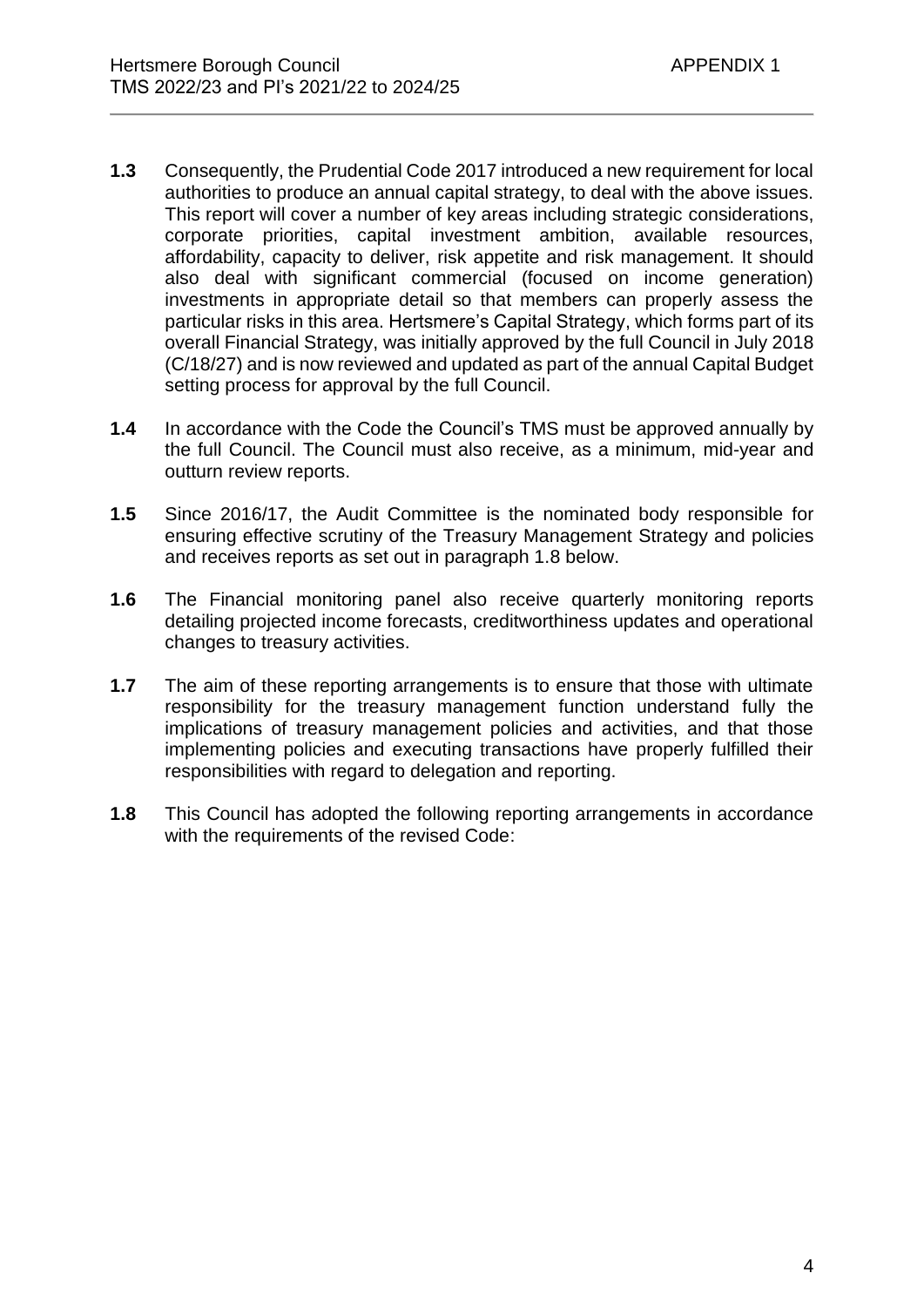| Report                                                  | Committee                         | <b>Frequency</b>                                                        |  |
|---------------------------------------------------------|-----------------------------------|-------------------------------------------------------------------------|--|
| <b>Treasury Management</b>                              | <b>Audit Committee - Scrutiny</b> | Annually before the start of<br>the financial year                      |  |
| Strategy (TMS)                                          | Full Council - Approval           | Annually before the start of<br>the financial year                      |  |
| <b>Treasury Management Mid-</b><br>year review          | <b>Audit Committee - Scrutiny</b> | Annually at next available<br>Audit Committee following 30<br>September |  |
|                                                         | Full Council - To Note            | Annually with TMS                                                       |  |
| <b>Annual Treasury Outturn</b>                          | <b>Audit Committee - Scrutiny</b> | Annually by the 30 September<br>after each year end                     |  |
| Review                                                  | Full Council - To Note            | Annually with TMS                                                       |  |
| <b>Treasury Management</b><br><b>Monitoring Reports</b> | <b>Financial Monitoring Panel</b> | Quarterly                                                               |  |

- **1.9** The Council is required to operate a balanced budget, which broadly means that cash raised during the year will meet cash expenditure. A primary function of the treasury management operation is to ensure that this cash flow is adequately planned, with cash being available when it is needed. Surplus monies are invested in low risk counterparties or instruments commensurate with the Council's low risk appetite, providing adequate liquidity initially before considering investment return.
- **1.10** Another main function of the treasury management service is the funding of the Council's capital plans. These capital plans provide a guide to the borrowing need of the Council, essentially the longer-term cash flow planning, to ensure that the Council can meet its capital spending obligations. This management of longer-term cash may involve arranging long or short-term loans, or using longer-term cash flow surpluses.
- **1.11** CIPFA defines treasury management as:

*"The management of the local authority's investments and cash flows, its banking, money market and capital market transactions; the effective control of the risks associated with those activities; and the pursuit of optimum performance consistent with those risks."*

**1.12** This strategy includes views on interest rates and leading market forecasts provided by the Council's treasury advisor, Link Asset Service.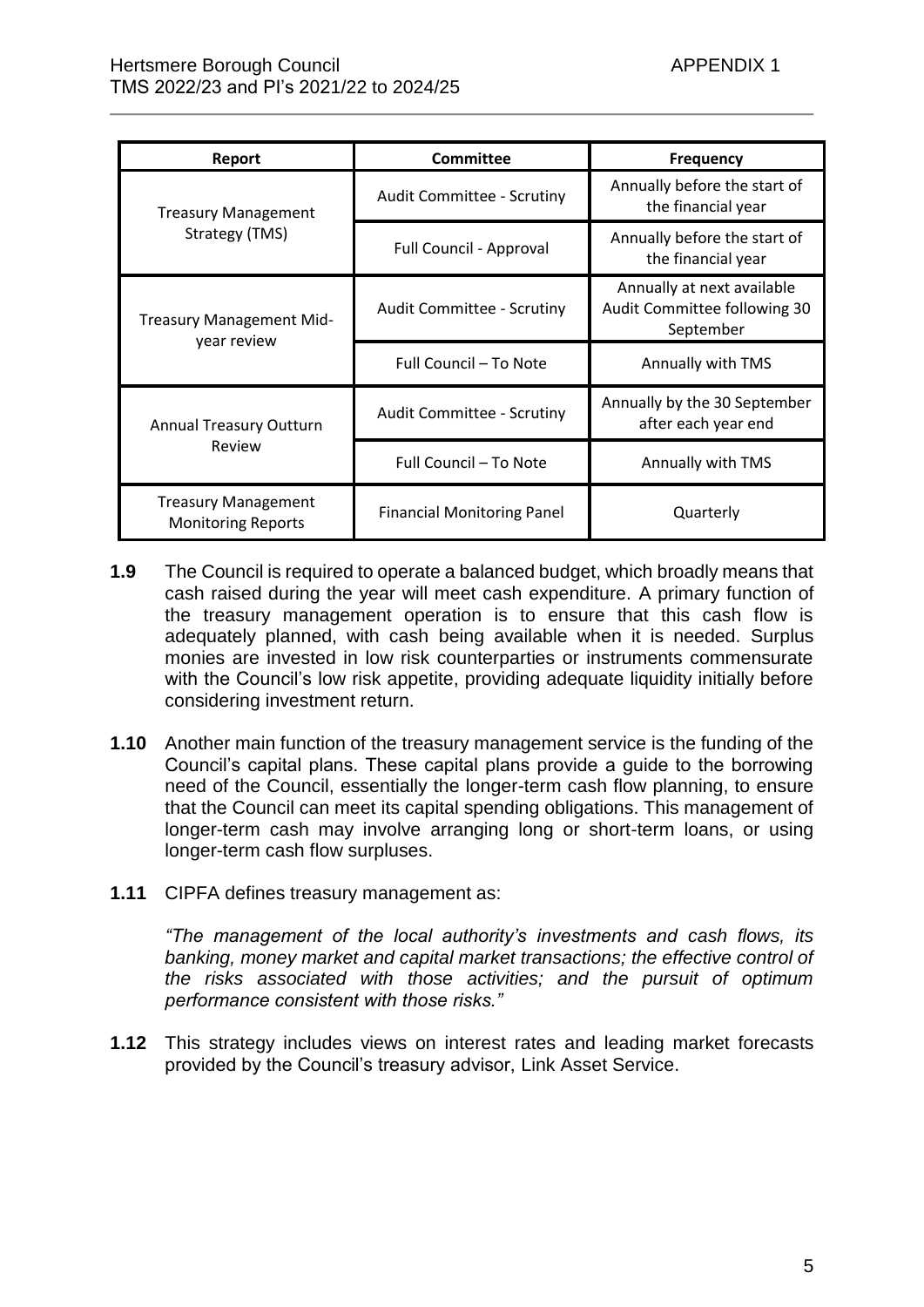# **2 Training**

- **2.1** The CIPFA Code requires the Head of Finance and Business Services, as the responsible officer, to ensure that members with responsibility for treasury management receive adequate training in treasury management. This especially applies to members responsible for scrutiny.
- **2.2** The Council's treasury advisor, Link Asset Services, presented training for members of the Audit Committee (and other interested members and officers) in February 2021.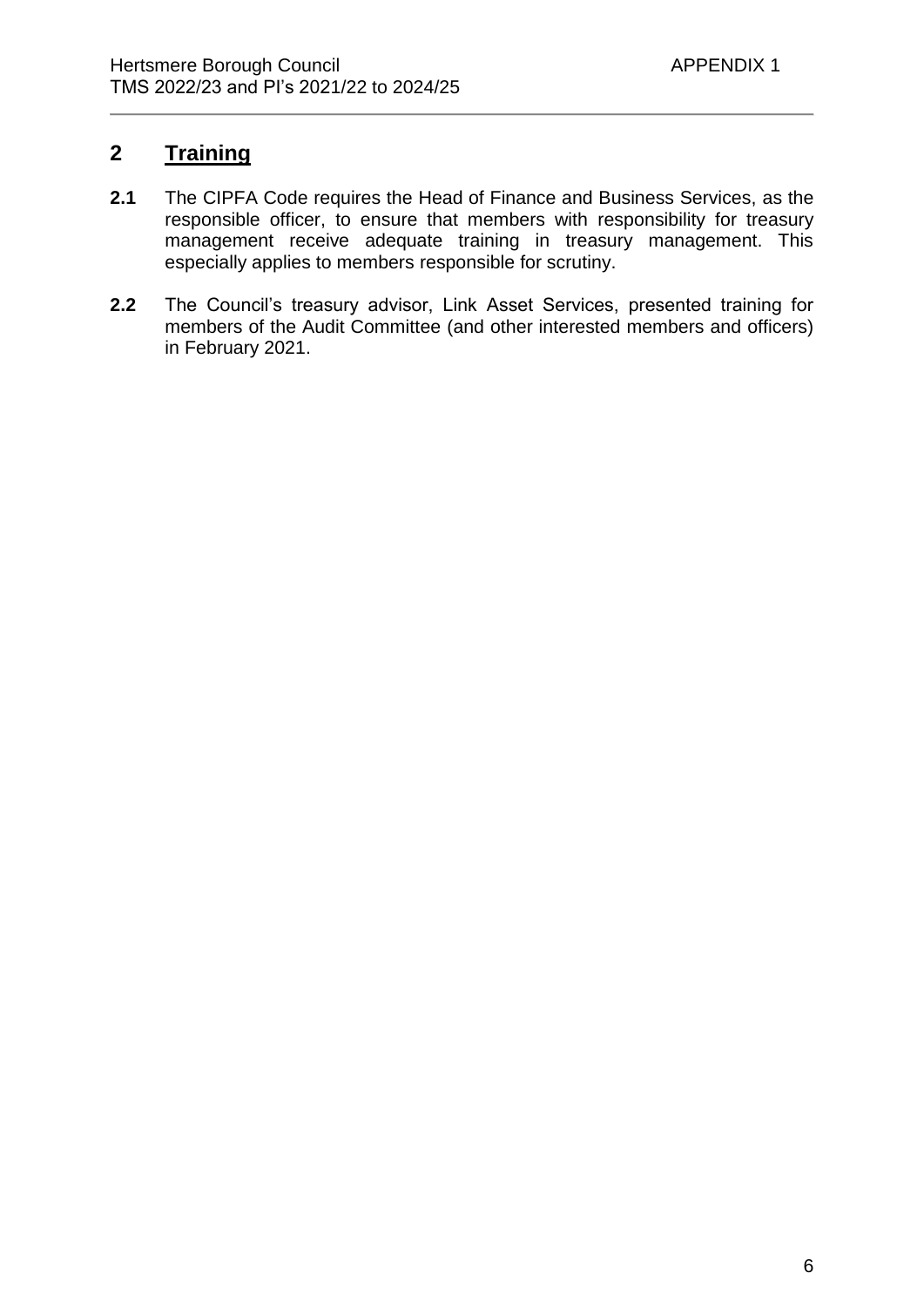### **3 Treasury Management Advisors**

- **3.1** The Council uses Link Asset Services as its external treasury management advisors. However, the Council recognises that responsibility for treasury management decisions remains with the organisation at all times and it will ensure that reliance is not unduly placed upon its external advisors.
- **3.2** The Council also recognise the value in employing external providers of treasury management services in order to acquire access to specialist skills and resources.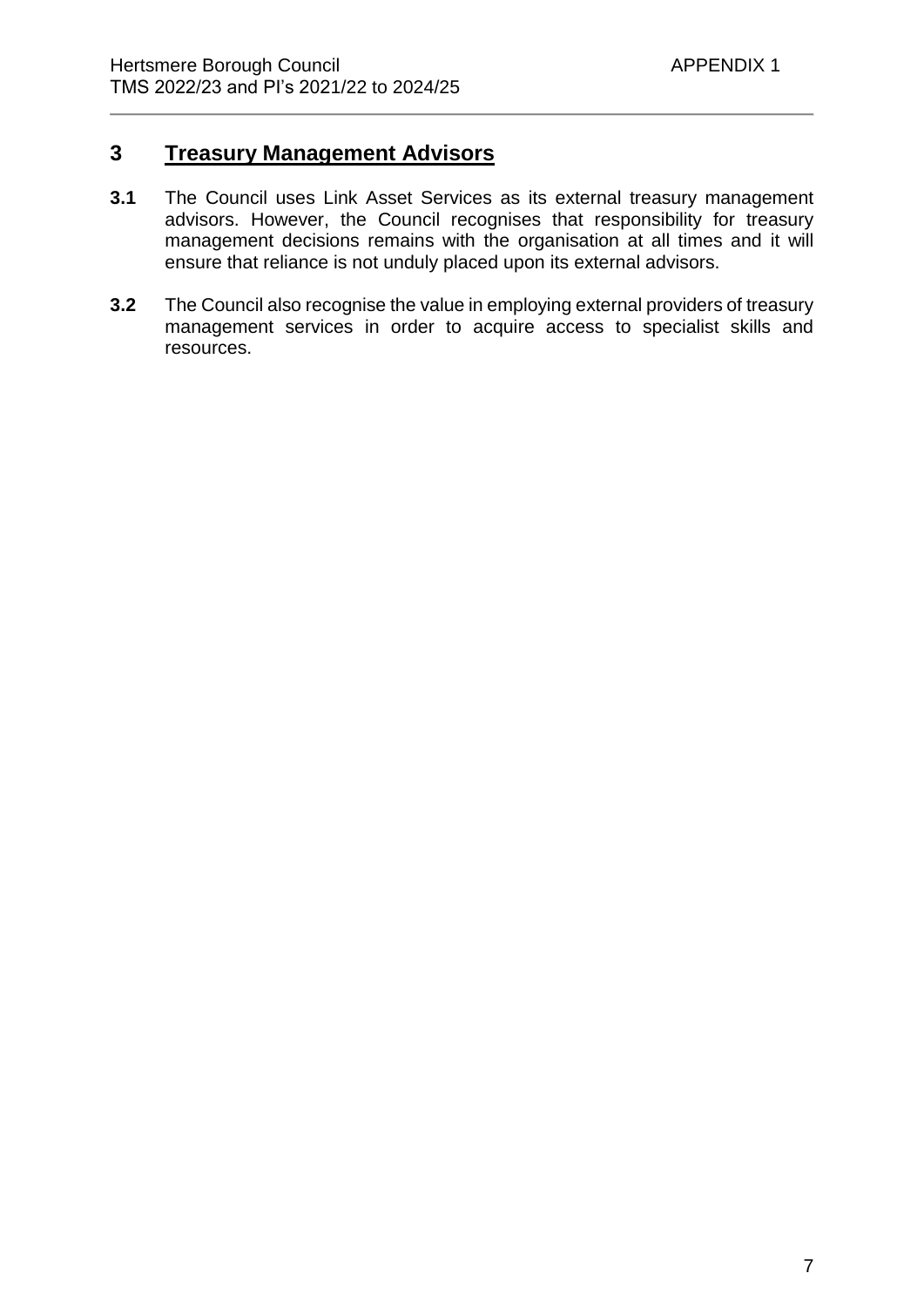# **4 The Capital Prudential Indicators 2021/22 – 2024/25**

**4.1** The Council's capital expenditure plans are a key driver of treasury management activity. The output of the capital expenditure plans is reflected in the prudential indicators that are designed to assist member overview and scrutiny of those plans.

#### **4.2 Capital Expenditure**

4.2.1 This prudential indicator is a summary of the Council's capital expenditure plans as set out in the draft Capital Programme 2021/22 to 2024/25 (report ref EX/22/04)

|                                                | 2021/22                         | 2022/23         | 2023/24         | 2024/25         | <b>Total</b>                         |
|------------------------------------------------|---------------------------------|-----------------|-----------------|-----------------|--------------------------------------|
| £'000                                          | <b>Revised</b><br><b>Budget</b> | <b>Estimate</b> | <b>Estimate</b> | <b>Estimate</b> | <b>Budget</b><br>2021/22-<br>2024/25 |
| Asset Management                               | 22,923                          | 581             | 10              | ٠               | 23,514                               |
| Development                                    |                                 |                 |                 |                 |                                      |
| Company                                        | 303                             |                 |                 |                 | 303                                  |
| Planning & Economic<br>Development             | 386                             | 250             |                 |                 | 636                                  |
| Environmental Health                           | 1,540                           | 775             | 750             | 749             | 3,814                                |
| Housing &<br>Partnerships                      |                                 |                 |                 |                 |                                      |
| <b>Street Scene Services</b>                   | 2,598                           | 1,811           | 939             | -               | 5,348                                |
| <b>Finance And Business</b><br><b>Services</b> | 94                              |                 |                 |                 | 94                                   |
| Human Resources &<br><b>Customer Services</b>  |                                 |                 |                 |                 |                                      |
| <b>Total</b>                                   | 27,844                          | 3,417           | 1,699           | 749             | 33,709                               |
|                                                |                                 |                 |                 |                 |                                      |
| Financed by:                                   |                                 |                 |                 |                 |                                      |
| <b>Capital Receipts</b>                        | 3,326                           | 405             |                 |                 | 3,731                                |
| <b>Disabled Facilities</b>                     |                                 |                 |                 |                 |                                      |
| Grant                                          | 1,481                           | 691             | 691             | 691             | 3,554                                |
| <b>Earmarked Reserves</b>                      | 5,784                           | 1,536           | 559             |                 | 7,879                                |
| <b>Housing Enabling</b><br>Fund                | 179                             |                 |                 |                 | 179                                  |
| Innovation and<br><b>Investment Fund</b>       | 121                             |                 |                 |                 | 121                                  |
| <b>Revenue Contribution</b>                    | 59                              | 59              | 59              | 58              | 235                                  |
| Borrowing                                      | 6,048                           |                 |                 |                 | 6,048                                |
| <b>Grants and Other</b>                        |                                 |                 |                 |                 |                                      |
| Contributions                                  | 4,971                           | 323             | 380             |                 | 5,674                                |
| CIL / S106                                     | 5,875                           | 403             | 10              |                 | 6,288                                |
| Net financing need                             |                                 |                 |                 |                 |                                      |
| for the year                                   | 27,844                          | 3,417           | 1,699           | 749             | 33,709                               |

#### **Table 1 - Capital Expenditure**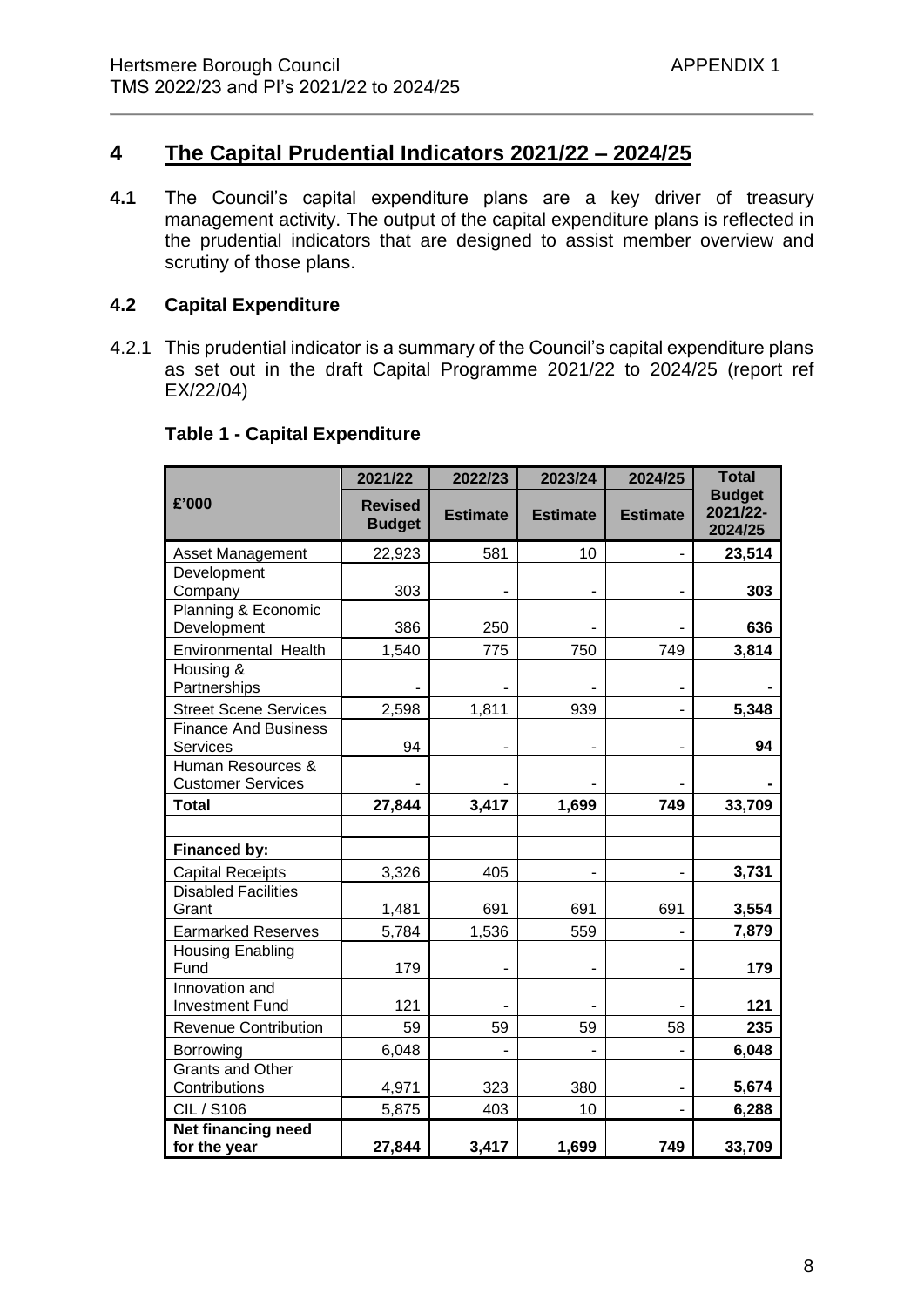- 4.2.2 Table 1 above summarises how these capital expenditure plans are to be financed from capital or revenue resources with any shortfall in available resources resulting in a funding borrowing need.
- 4.2.3 The current programme is financed mainly from specific capital or revenue resources. Projects which are not funded from existing resources are currently funded within the council's existing cash balances (internal borrowing) with no current requirement for external borrowing.
- 4.2.4 With a number of large capital projects underway such as the Elstree Studios New Sound Stages with a total capital budget of £15.6m, partly funded from the Hertfordshire Local Enterprise Partnership (LEP) (£6m), and with planned future housing investment through Hertsmere Developments Limited, the council will now need to consider external borrowing.

#### **4.3 The Council's borrowing need (The Capital Financing Requirement)**

- 4.3.1 The second prudential indicator is the Council's Capital Financing Requirement (CFR). The CFR is quite simply the total outstanding capital expenditure that has not yet been funded from either revenue or capital resources. It is essentially a measure of the Council's underlying borrowing need. Any capital expenditure that is not immediately funded will increase the CFR.
- 4.3.2 The CFR cannot increase indefinitely as the Council is required to set aside an amount each year from revenue to finance historical capital expenditure that was not financed in the year it was incurred. This minimum revenue provision (MRP) is a statutory annual revenue charge which broadly reduces the borrowing need in line with each assets expected useful life.

| <b>CFR</b> projections      | 2020/21       | 2021/22 | 2022/23 | 2023/24 | 2024/25 |
|-----------------------------|---------------|---------|---------|---------|---------|
| £000's                      | <b>Actual</b> | Est.    | Est.    | Est.    | Est.    |
| Previous Year CFR B/Fwd     | 10,813        | 10,571  | 19,929  | 18,919  | 17,885  |
| Net financing requirement / |               |         |         |         |         |
| (repayment) for the year    | -             | 9,600   | (528)   | (552)   | (625)   |
| Less: Minimum revenue       |               |         |         |         |         |
| provision (MRP)             | (242)         | (242)   | (482)   | (482)   | (482)   |
| <b>Total CFR</b>            | 10,571        | 19,929  | 18,919  | 17,885  | 16,778  |

4.3.3 **Table 2 - The Council was asked to approve the CFR projections below:**

**N.B.:** the CFR reflects the current capital spending and financing requirements as set out in the draft Capital Programme 2021/22 to 2024/25. Any other capital investment such as in Hertsmere Developments Limited may affect the CFR.

#### **4.4 Adjustment A**

4.4.1 The CFR includes an element known as "Adjustment A", which dates back to a change in accounting practice in 2007 and represents unfunded capital spend as at that date which could not be classified against individual Council assets.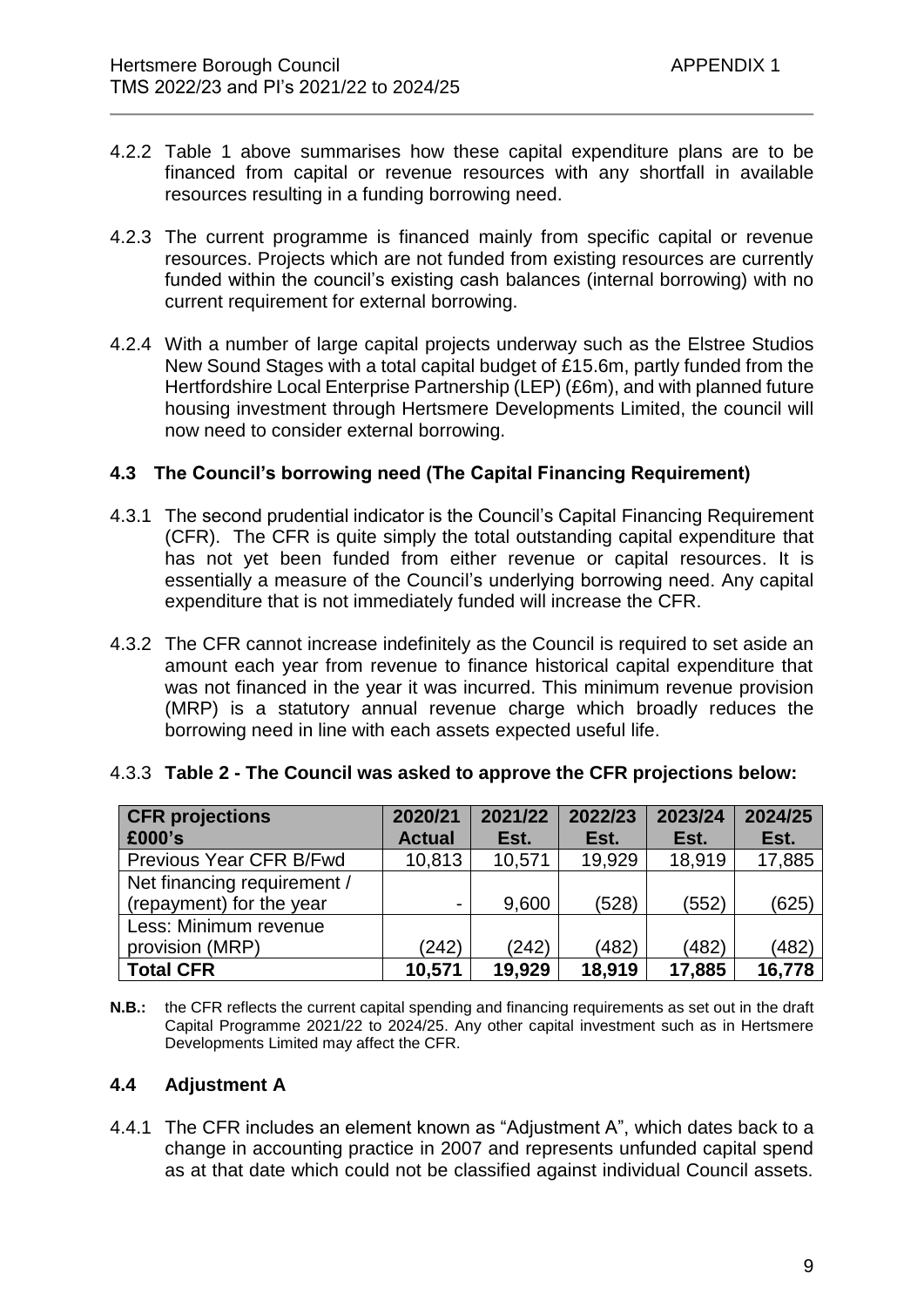For Hertsmere the "Adjustment A" relates to the Council's Leisure Centres now managed under full repairing leases by InspireAll (previously known as Hertsmere Leisure Trust) and Family Support Services Ltd. Historically the CFR figure was calculated less the "adjustment A", as allowed under Capital Accounting guidance.

- 4.4.2 This position was reviewed during 2015/16 and the Adjustment A element of then £9.9m was added to the CFR which had at that time been zero. Given that Hertsmere is looking at significant capital investment in the near future, which will require some borrowing, thereby increasing the Council's CFR, also being mindful of the Prudential Code's guidance on affordability, a voluntary contribution of £4.0m was set aside to reduce the CFR to £5.9m.
- 4.4.3 In 2017/18, the Council recognised a £1.0m repayment for the Local Authority Mortgage Scheme loan, which due to a change in accounting practice increased the CFR by £1.0m.
- 4.4.4 The Council has continued to make an ongoing contribution from revenue as part of the base revenue budget and this balance has being written down through the MRP mechanism by £242k per annum and the balance as at 31 March 2021 was £5.7m.
- 4.4.5 The council's capital financing requirement increased between the 2017/18 and 2019/20 financial years. This was due to the £5m loan to InspireAll as it has been marked as being funded by internal borrowing and will be replenished as the loan is repaid.
- 4.4.6 From the adjustments explained in paragraphs 4.4.1 and 4.4.5, the CFR position as at 31 March 2021 was £10.6m.
- 4.4.7 The Council approved a £15.6m capital project for the development of Elstree Studios New Sound Stage development, which will be partly funded from the Council's financing and the Hertfordshire Local Enterprise Partnership (LEP). The LEP funding approved was £6.0m with £9.6m funded from Council resources. The Council resources will be funded by internal borrowing resulting in an increase in the Council's CFR by £9.6m in 2021/22. The completion of the Studios project would increase the MRP by £240k from the 2022/23 financial year. The additional MRP is included in the council's draft revenue budget from 2022/23.
- 4.4.8 Investment in Hertsmere Developments Limited has not been included within the above projections at this time. Once these projects have been formally agreed following initial feasibility works and included within the Capital programme then the CFR may need to increase and further MRP required as Capital reserves are likely to be insufficient to finance these projects. The revenue (MRP) implications of such projects will form part of any financial appraisal and financing decision.
- 4.4.9 It is likely that the Council will seek to fund such development from future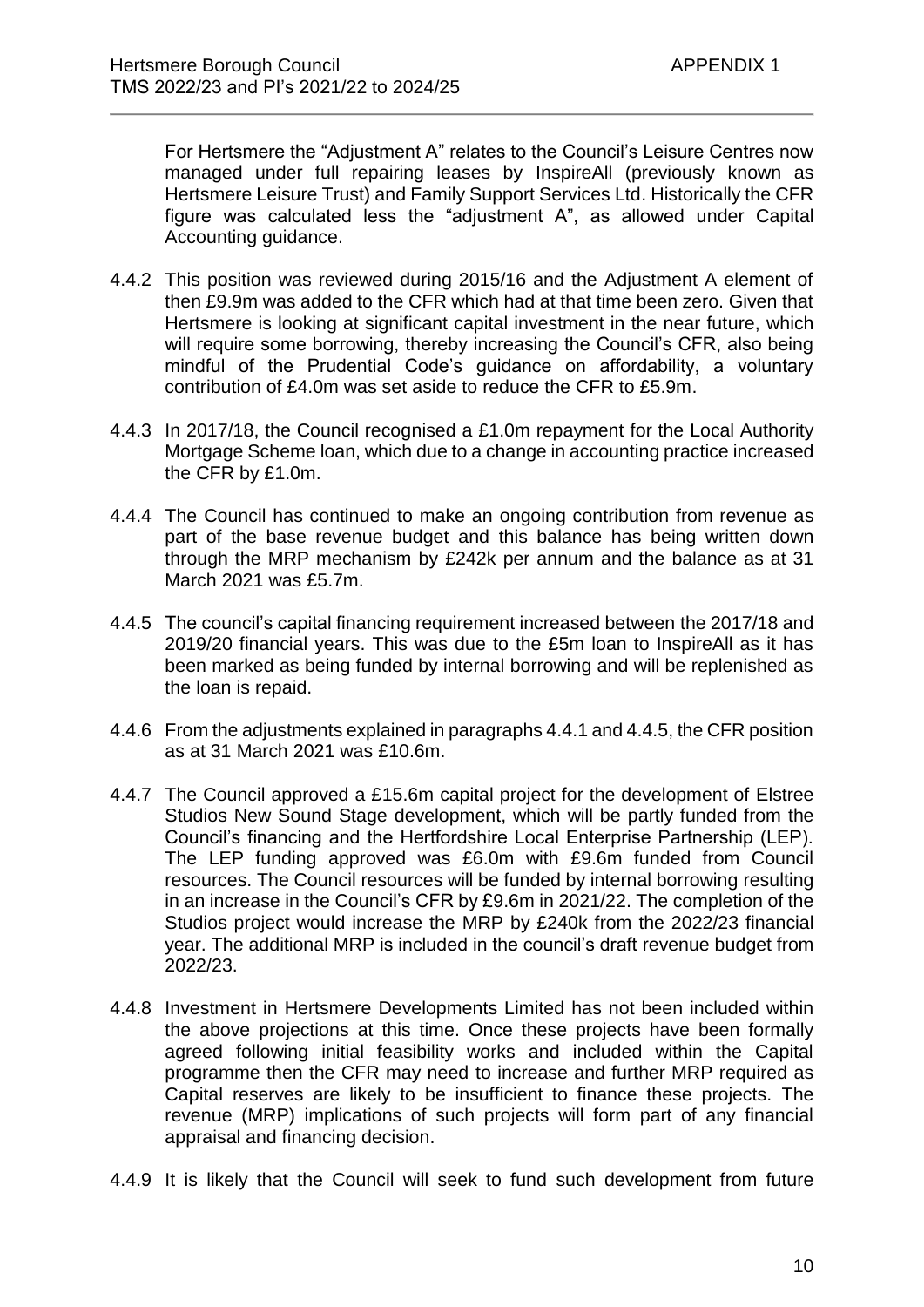revenue streams arising from the project.

#### **4.5 Minimum Revenue Provision (MRP) policy statement**

- 4.5.1 As referred to already, the Council is required to set aside an element of the accumulated unfunded capital spend each year (the CFR) through a revenue charge (the minimum revenue provision - MRP), although it is also allowed to undertake additional voluntary payments if required (voluntary revenue provision - VRP).
- 4.5.2 The Department of Levelling Up, Housing and Communities (DLUHC) regulations have been issued which require the full Council to approve an MRP Statement in advance of each year. Councils are required to determine each year an amount of MRP, which they consider to be prudent. DLUHC provides statutory guidance as to how it considers this duty can be met, but the guidance is not binding if alternative arrangements result in a prudent outcome. The Council is recommended to approve the following MRP Statement.
- 4.5.3 For capital expenditure incurred before 1 April 2008 or which in the future will be Supported Capital Expenditure, the MRP policy will be:
	- **Option 1 – Regulatory Method** MRP will follow the existing practice outlined in former DLUHC regulations (i.e. CFR is calculated after Adjustment A) However as detailed in paragraph 4.4.2 the council set aside a voluntary MRP adjustment of c.£4.0m for 2015/16. The remaining CFR balance of then £5.9m will be written down through an annual MRP from 2016/17 onwards.
- 4.5.4 From 1 April 2008 for all unsupported borrowing the MRP policy will be:
	- **Option 3 - Asset life method** MRP will be based on the estimated life of the assets, in accordance with the proposed regulations (this option must be applied for any expenditure capitalised under a Capitalisation Direction).
- 4.5.5 These options provide for a reduction in the borrowing need over approximately the asset's life.
- 4.5.6 The Council would not be required to make an MRP contribution until the financial year following completion of development.
- 4.5.7 **MRP Overpayments** A change introduced by the revised DLUHC MRP Guidance was the allowance that any charges made over the statutory minimum revenue provision (MRP), voluntary revenue provision or overpayments, can, if needed, be reclaimed in later years if deemed necessary or prudent. In order for these sums to be reclaimed for use in the budget, this policy must disclose the cumulative overpayment made each year. As at 31 March 2021, the cumulative overpayment made is £4m, refer to paragraph 4.4.2.

#### **4.6 Core funds and expected investment balances**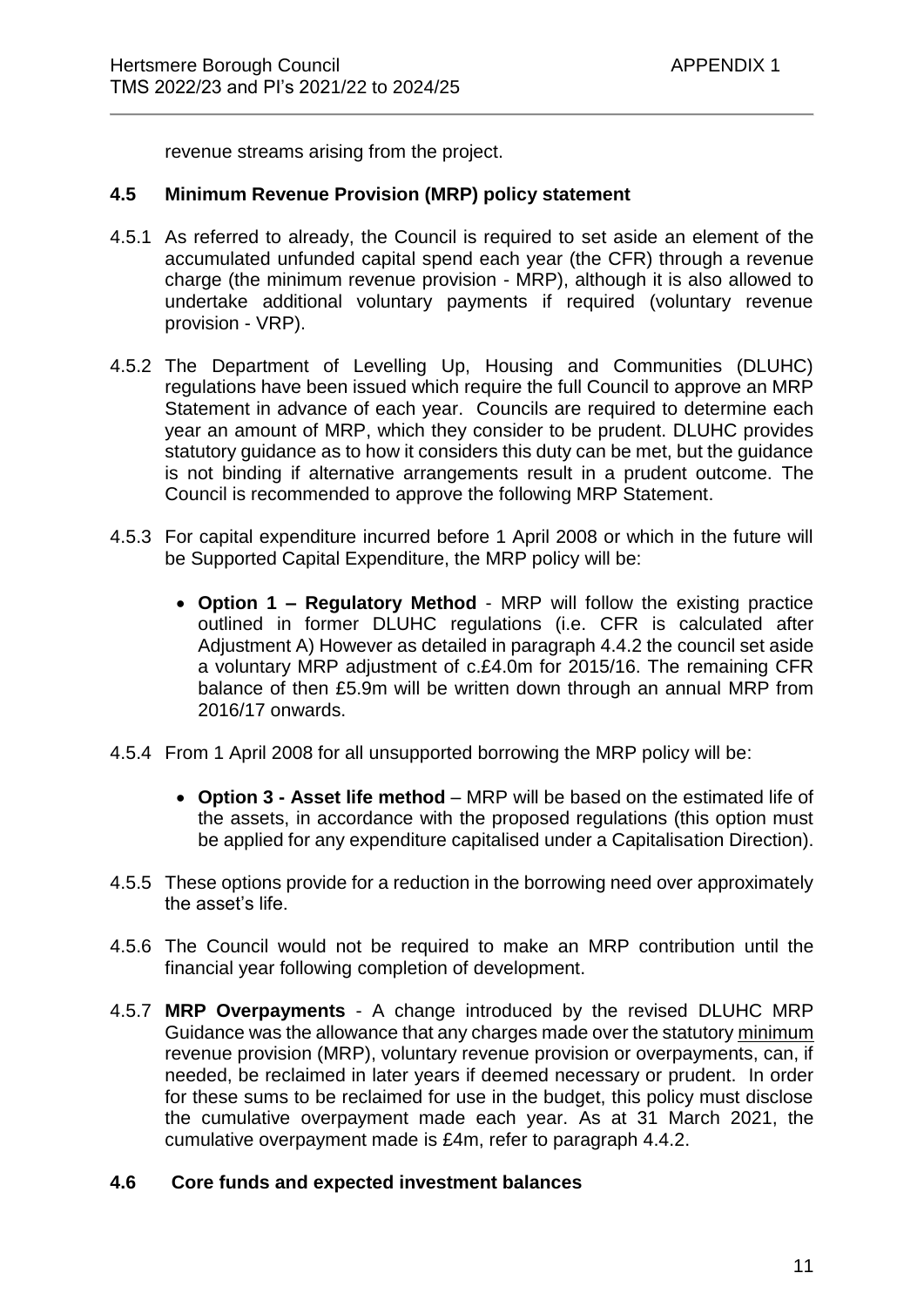4.6.1 The application of resources (capital receipts, reserves etc.) to either finance capital expenditure or other budget decisions to support the revenue budget will have an on-going impact on investments unless resources are supplemented each year from new sources (asset sales etc.). Detailed below are estimates of the year-end balances for each resource and anticipated day to day cash flow balances.

### **Table 3 – Investment Balance Forecast**

| <b>Year End Resources</b><br>£m | 2021/22<br><b>Estimate</b> | 2022/23<br><b>Estimate</b> | 2023/24<br><b>Estimate</b> | 2024/25<br><b>Estimate</b> |
|---------------------------------|----------------------------|----------------------------|----------------------------|----------------------------|
| Total core funds                | 62                         | 60                         | 58                         | 56                         |
| Loans (InspireAll)              | 5                          |                            |                            | ົ                          |
| Working capital                 | 10                         | 10                         | 10                         |                            |
| <b>Expected investments</b>     |                            | 74                         | 72                         | 69                         |

4.6.2 The expected level of investment balances beyond the forthcoming year can be difficult to forecast as they are affected by fluctuations in working capital balance, which are only available on a temporary basis. Should the Council decide not to borrow and instead utilise internal reserves and cash balances to finance part or all of capital the level of core funds will be reduced accordingly.

#### **4.7 Affordability prudential indicators**

- 4.7.1 The previous sections cover the overall capital and control of borrowing prudential indicators, but within this framework prudential indicators are required to also assess the affordability of the capital investment plans. The following two indicators provide an indication of the impact of the Council's capital investment plans on its overall finances. The Council is asked to approve the following indicators:
	- **a. Ratio of financing costs to net revenue stream.** This indicator identifies the trend in the cost of capital (borrowing and other long-term obligation costs net of investment income) against the net revenue stream. The estimates of financing costs include current commitments and the proposals in the budget report.
	- **b. Incremental impact of capital investment decisions on council tax.** This indicator identifies the revenue costs associated with proposed changes to the three year capital programme recommended in this budget report compared to the Council's existing approved commitments and current plans. The assumptions are based on the budget, but will invariably include some estimates.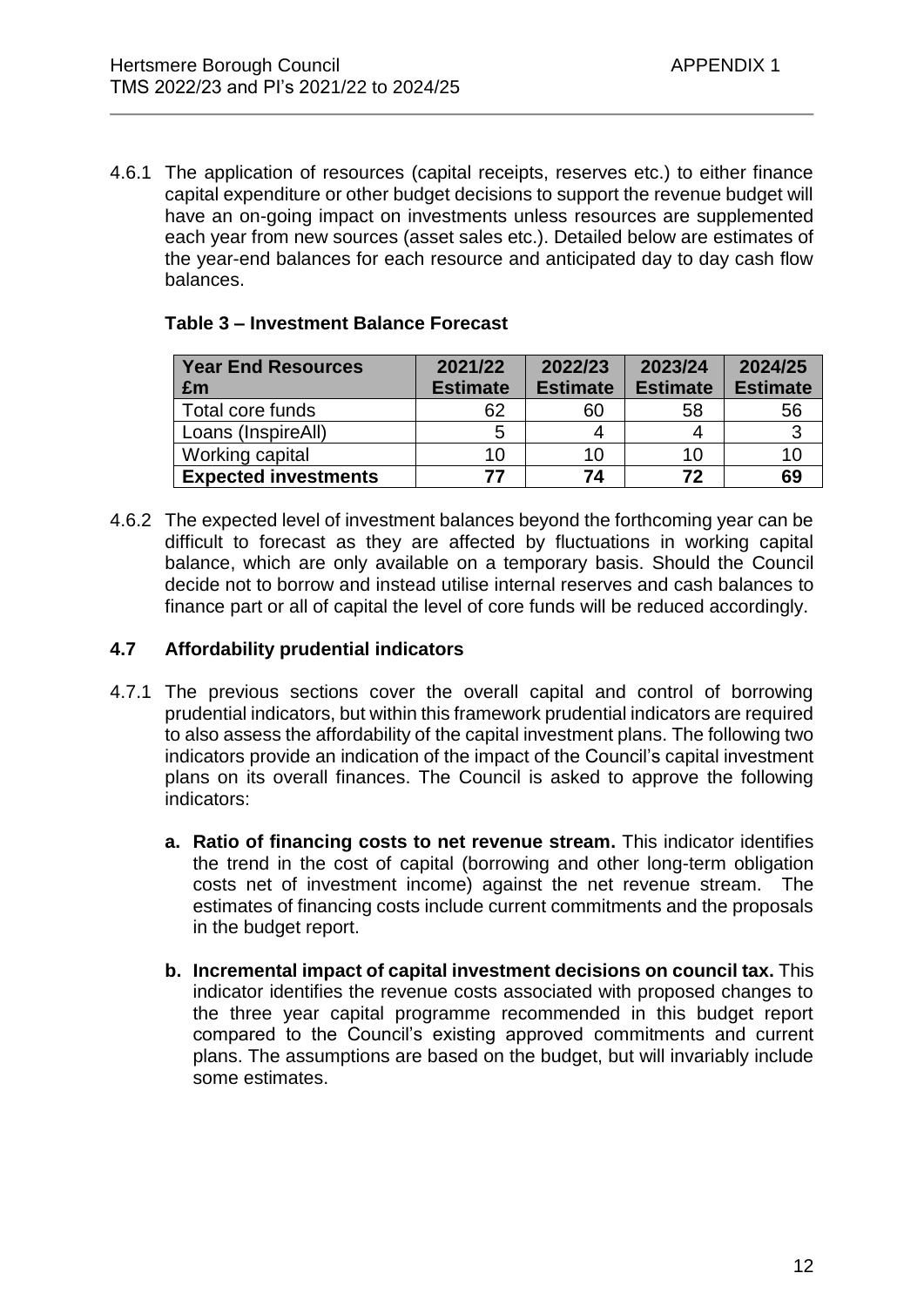| Table 4:<br><b>Affordability</b><br><b>indicators</b>                                      | 2020/21<br><b>Actual</b> | 2021/22<br><b>Estimate</b> | 2021/22<br><b>Forecast</b> | 2022/23<br><b>Estimate</b> | 2023/24<br><b>Estimate</b> | 2024/25<br><b>Estimate</b> |
|--------------------------------------------------------------------------------------------|--------------------------|----------------------------|----------------------------|----------------------------|----------------------------|----------------------------|
| <b>Ratio of financing</b><br>costs to net revenue                                          | $-2.95%$                 | $-1.33%$                   | $-1.72%$                   | $-3.63%$                   | $-2.61%$                   | $-2.82$                    |
| <b>Incremental impact</b><br>of capital investment<br>decisions on council<br>tax band D - | $-£4.76$                 | £4.12                      | £4.40                      | $-£31.97$                  | £0.58                      | £0.56                      |

**N.B:** These indicators only reflect the Capital Programme 2021/22 to 2024/25 presented in the 12 January 2022 Executive meeting (EX/22/04) and does not include potential development projects yet to be approved. Currently there is a net return on investment therefore there is a positive impact on Council Tax.

#### **Borrowing Projections**

4.7.2 The Council's anticpated Treasury position at 31 March 2022, with forward projections are summarised below.

#### **Table 5 - Borrowing Projections**

| £m                                                 | 2021/22<br><b>Original</b><br><b>Estimate</b> | 2021/22<br><b>Revised</b><br><b>Forecast</b> | 2022/23<br><b>Estimate</b> | 2023/24<br><b>Estimate</b> | 2024/25<br><b>Estimate</b> |
|----------------------------------------------------|-----------------------------------------------|----------------------------------------------|----------------------------|----------------------------|----------------------------|
| Actual gross debt at 31<br><b>March</b>            |                                               |                                              |                            |                            |                            |
| <b>The Capital Financing</b><br><b>Requirement</b> | 16,329                                        | 19,929                                       | 18,919                     | 17.885                     | 16,778                     |
| Under / (over) borrowing                           | 16,329                                        | 19,929                                       | 18,919                     | 17,885                     | 16,778                     |

- 4.7.3 As detailed in 4.3 the CFR figures have been adjusted to include the adjustment A figure.
- 4.7.4 The Council needs to ensure that its gross debt does not, except in the short term, exceed the total of the CFR in the preceding year plus the estimates of any additional CFR for the forthcoming financial year and the following two financial years.
- 4.7.5 The Head of Finance and Business Services can report that the Council complied with this prudential indicator in the current year and does not envisage difficulties for the future. This view takes into account current commitments, existing plans, and the proposals in the draft capital budget report EX/22/04.

#### 4.8 **Treasury indicators: Limits to borrowing activity**

4.8.1 **The operational boundary**. This is the limit beyond which external debt is not normally expected to exceed. In most cases, this would be a similar figure to the CFR, but may be lower or higher depending on the levels of actual debt and schemes which are being considered.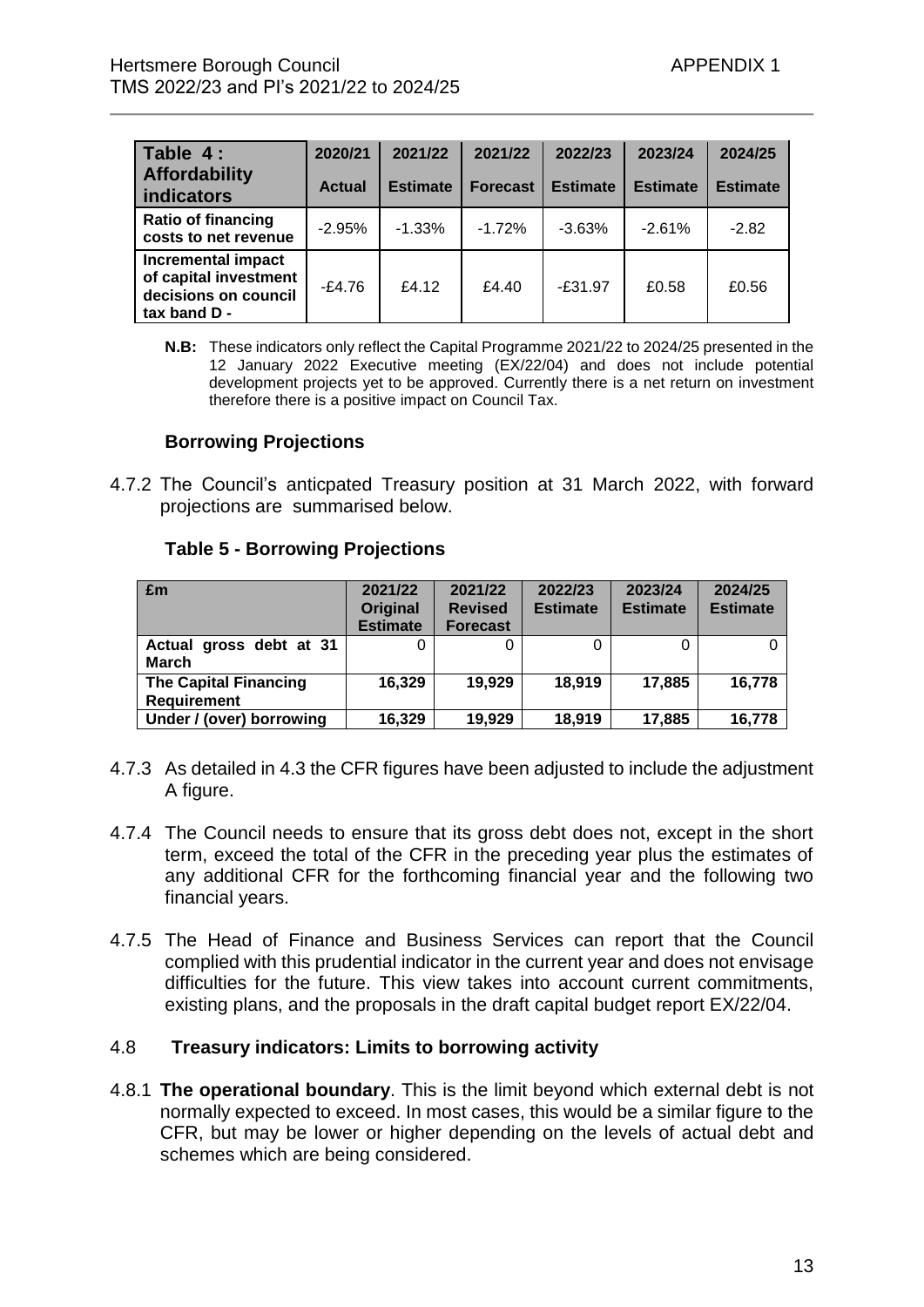- 4.8.2 **The authorised limit for external debt.** A further key prudential indicator represents a control on the maximum level of borrowing. This represents a limit beyond which external debt is prohibited, and this limit needs to be set or revised by the full Council. It reflects the level of external debt which, while not desired, could be afforded in the short term, but is not sustainable in the longer term.
- 4.8.3 This is the statutory limit determined under section 3 (1) of the Local Government Act 2003. The Government retains an option to control either the total of all councils' plans, or those of a specific council, although this power has not yet been exercised.
- 4.8.4 The operational boundary. This is the limit beyond which external debt is not normally expected to exceed. In most cases, this would be a similar figure to the CFR, but may be lower or higher depending on the levels of actual debt.

| Table 6: External Debt Limit         | 2021/22<br>£m | 2022/23<br>£m | 2023/24<br>£m | 2024/25<br>£m |
|--------------------------------------|---------------|---------------|---------------|---------------|
| a) Authorised Limit to External Debt | 55            | 65            | 75.           | 75            |
| b) Operational Boundary              | 50            | 60            |               | $\prime$ ()   |

The Council is asked to approve the following authorised limits:

**N.B.** The authorised borrowing limits reflect the approved loan facilities to InspireAll (previously known as Hertsmere Leisure Trust) (£5m) and Hertsmere Developments Limited (£50m) as well as the Council's own Capital Programme requirements.

#### **Borrowing strategy**

4.8.5 The Council may need to borrow in order to fund potential major projects. The exact timing however will depend on project timescales, projected borrowing rates and cashflow requirements. The limits above reflect the fact that Hertsmere are looking at an internal development programme including investment in Hertsmere Developments Limited with an already agreed loan facility of £50 million. The above limits will be reviewed and increased in line with various schemes as they are approved by full Council.

#### **Public Works Loan Board (PWLB)**

- 4.8.6 The PWLB have for many years provided the lowest borrowing rates available to Local Authorities. Loans are easily accessible and can generally be arranged the same day. The council has secured the "Certainty rate" which offers a 0.20% reduction to the PWLB normal rates. Whilst PWLB rates remain low careful consideration needs to be given as to the timing of any borrowing to ensure that the cost of carry does not outweigh the benefits of low rates.
- 4.8.7 There is a restriction applied to new borrowing whereby the PWLB will not lend to a local authority that plans to buy investment assets primarily for yield in the capital programme. This does however exclude Housing Development.

#### **UK Municipal Bonds Agency Plc**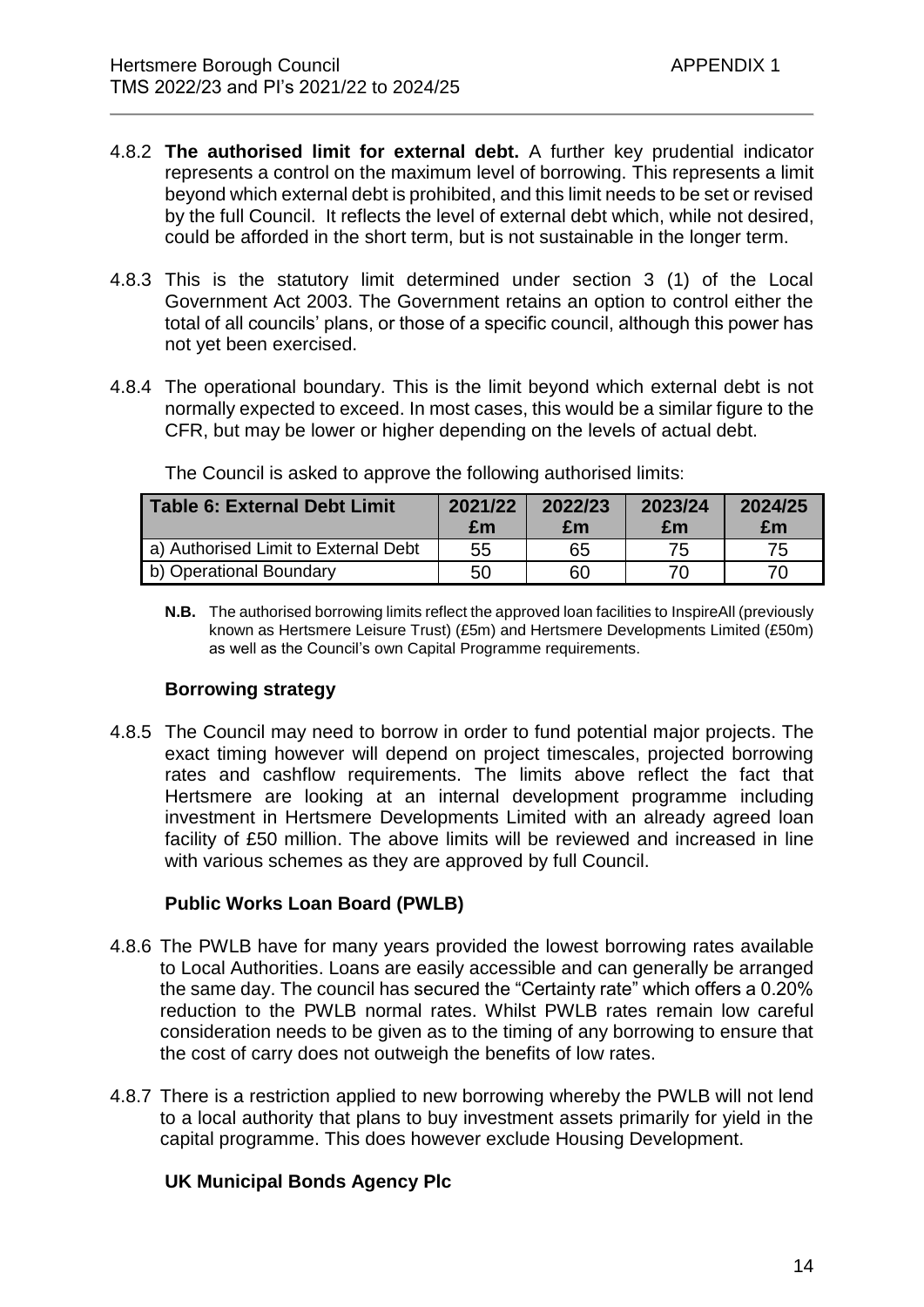4.8.8 The UK Municipal Bonds Agency Plc (The Agency) was established in 2014 as an alternative (or competitor) to the PWLB, with the purpose of reducing borrowing rates for Local Authorities. The Agency is owned by a consortium of local authorities and the LGA and provides loans to LA's for the purpose of financing projects such as infrastructure and housing. The Agency, which raises finance by issuing municipal bonds to capital markets, claims to offer the lowest borrowing rates for Local Authorities and will be a consideration should Hertsmere decide to start borrowing again.

#### 4.9 **Treasury management limits on activity**

- 4.9.1 There are three debt related treasury activity limits. The purpose of these are to restrain the activity of the treasury function within certain limits, thereby managing risk and reducing the impact of any adverse movement in interest rates. However, if these are set to be too restrictive they can impair the opportunities to reduce costs/improve performance. The indicator limits are:
	- Upper limits on variable interest rate exposure. This identifies a maximum limit for variable interest rates based upon the debt position net of investments;
	- Upper limits on fixed interest rate exposure. This is similar to the previous indicator and covers a maximum limit on fixed interest rates;
	- Maturity structure of borrowing. These gross limits are set to reduce the Council's exposure to large fixed rate sums falling due for refinancing, and are required for upper and lower limits. The Council is asked to approve the following treasury indicators and limits: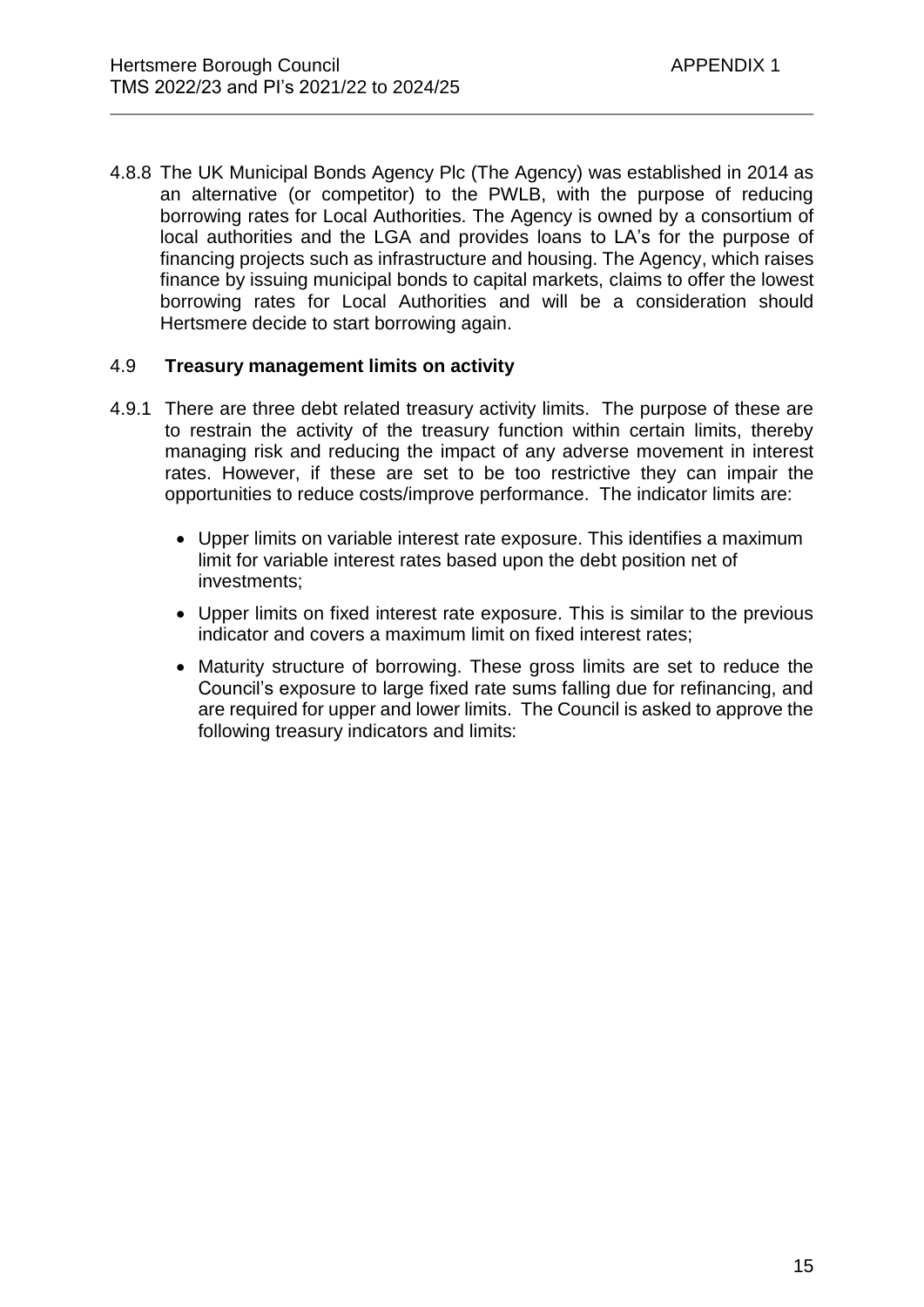| Interest rate exposures                                        | 2021/22      | 2022/23      | 2023/24      |
|----------------------------------------------------------------|--------------|--------------|--------------|
|                                                                |              |              |              |
|                                                                | <b>Upper</b> | <b>Upper</b> | <b>Upper</b> |
| <b>Borrowing - Variable</b>                                    | 30%          | 30%          | 30%          |
| <b>Borrowing - Fixed</b>                                       | 100%         | 100%         | 100%         |
| <b>Investments - Variable</b>                                  | 75%          | 75%          | 75%          |
| <b>Investments - Fixed</b>                                     | 100%         | 100%         | 100%         |
|                                                                |              |              |              |
| Maturity structure of fixed interest rate borrowing 2021/22    |              |              |              |
|                                                                |              | Lower        | <b>Upper</b> |
| Under 12 months                                                |              | $0\%$        | 100%         |
| 12 months to 2 years                                           | 0%           | 100%         |              |
| 2 years to 5 years                                             |              | $0\%$        | 100%         |
| 5 years to 10 years                                            |              | 0%           | 100%         |
| 10 years and above                                             |              | 0%           | 100%         |
|                                                                |              |              |              |
| Maturity structure of variable interest rate borrowing 2021/22 |              |              |              |
|                                                                |              | Lower        | <b>Upper</b> |
| Under 12 months                                                |              | $0\%$        | 100%         |
| 12 months to 2 years                                           |              | 0%           | 100%         |
| 2 years to 5 years                                             |              | $0\%$        | 100%         |
| 5 years to 10 years                                            |              | 0%           | 100%         |
| 10 years and above                                             |              | 0%           | 100%         |

#### 4.10 **Prospects for interest rates**

4.11.1 The Council has appointed Link Group as its treasury advisor and part of their service is to assist the Council to formulate a view on interest rates. Link provided the following forecasts on 20 December 2021.

| <b>Link Group Interest Rate View</b> |        | 20.12.21      |          |               |        |               |          |          |        |               |            |               |        |          |
|--------------------------------------|--------|---------------|----------|---------------|--------|---------------|----------|----------|--------|---------------|------------|---------------|--------|----------|
|                                      | Dec-21 | <b>Mar-22</b> | $Jun-22$ | <b>Sep-22</b> | Dec-22 | <b>Mar-23</b> | $Jun-23$ | $Sep-23$ | Dec-23 | <b>Mar-24</b> | $Jun - 24$ | <b>Sep-24</b> | Dec-24 | $Mar-25$ |
| <b>BANK RATE</b>                     | 0.25   | 0.25          | 0.50     | 0.50          | 0.50   | 0.75          | 0.75     | 0.75     | 0.75   | 1.00          | 1.00       | 1.00          | 1.00   | 1.25     |
| 3 month ave earnings                 | 0.20   | 0.30          | 0.50     | 0.50          | 0.60   | 0.70          | 0.80     | 0.90     | 0.90   | 1.00          | 1.00       | 1.00          | 1.00   | 1.00     |
| 6 month ave earnings                 | 0.40   | 0.50          | 0.60     | 0.60          | 0.70   | 0.80          | 0.90     | 1.00     | 1.00   | 1.10          | 1.10       | 1.10          | 1.10   | 1.10     |
| 12 month ave earnings                | 0.70   | 0.70          | 0.70     | 0.70          | 0.80   | 0.90          | 1.00     | 1.10     | 1.10   | 1.20          | 1.20       | 1.20          | 1.20   | 1.20     |
| 5 yr PWLB                            | 1.40   | 1.50          | 1.50     | 1.60          | 1.60   | 1.70          | 1.80     | 1.80     | 1.80   | 1.90          | 1.90       | 1.90          | 2.00   | 2.00     |
| 10 yr PWLB                           | 1.60   | 1.70          | 1.80     | 1.80          | 1.90   | 1.90          | 2.00     | 2.00     | 2.00   | 2.10          | 2.10       | 2.10          | 2.20   | 2.30     |
| 25 yr PWLB                           | 1.80   | 1.90          | 2.00     | 2.10          | 2.10   | 2.20          | 2.20     | 2.20     | 2.30   | 2.30          | 2.40       | 2.40          | 2.50   | 2.50     |
| 50 yr PWLB                           | 1.50   | 1.70          | 1.80     | 1.90          | 1.90   | 2.00          | 2.00     | 2.00     | 2.10   | 2.10          | 2.20       | 2.20          | 2.30   | 2.30     |

- 4.11.2 Link have made the following changes to the interest rate forecasts table since the 2021/22 Treasury Management Strategy:
	- LIBOR and LIBID rates ceased from the end of 2021. Work is currently progressing to replace LIBOR with a rate based on SONIA (Sterling Overnight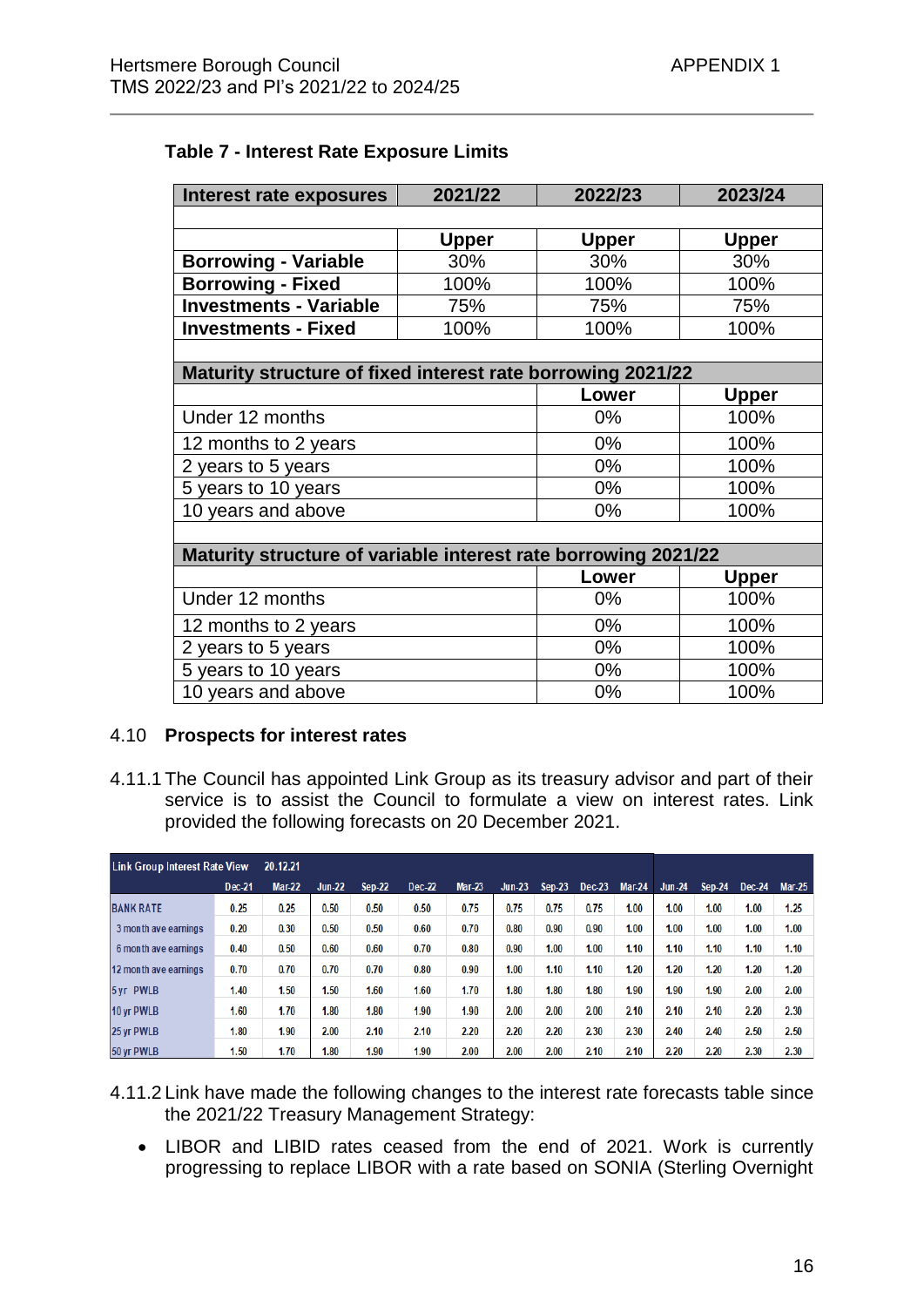Index Average). The forecasts are based on expected average earnings by local authorities for 3 to 12 months.

- The forecasts for average earnings are averages i.e., rates offered by individual banks may differ significantly from these averages, reflecting their different needs for borrowing short term cash at any one point in time.
- 4.11.3 Over the last two years, the coronavirus outbreak has done huge economic damage to the UK and to economies around the world. After the Bank of England took emergency action in March 2020 to cut Bank Rate to 0.10%, it left the Bank Rate unchanged at its subsequent meetings until raising it to 0.25% at its meeting on 16 December 2021.
- 4.11.4 As shown in the forecast table above, the forecast for Bank Rate includes four increases, one in December 2021 to 0.25%, then quarter 2 of 2022 to 0.50%, quarter 1 of 2023 to 0.75%, quarter 1 of 2024 to 1.00% and, finally, one in quarter 1 of 2025 to 1.25%.
- 4.11.5 Since the start of 2021, there has been a lot of volatility in gilt yields and hence PWLB rates. As the interest forecast table for PWLB certainty rates above shows, there is forecast to be a steady, but slow, rise in both Bank Rate and gilt yields during the forecast period to March 2025, though there will be unpredictable volatility during this forecast period.

#### **Investment and borrowing rates**

- 4.11.6 Investment returns are expected to improve in 2022/23. However, while markets are pricing in a series of Bank Rate hikes, actual economic circumstances may see the MPC fall short of these elevated expectations.
- 4.11.7 Borrowing interest rates fell to historically very low rates as a result of the Covid-19 crisis and the quantitative easing operations of the Bank of England and still remain at historically low levels. The policy of avoiding new borrowing by utilising cash or liquid balances has serviced the Council well over the last few years.
- 4.11.8 On 25 November 2020, the Chancellor announced the conclusion to the review of margins over gilt yields for PWLB rates which had been increased by 100 bps in October 2019. The standard and certainty margins were reduced by 100 bps but a prohibition was introduced to deny access to borrowing from the PWLB for any local authority which had purchase of assets for yield in its three-year capital programme. The current margins over gilt yields are as follows: -.
	- PWLB Standard Rate is gilt plus 100 basis points (G+100bps)
	- PWLB Certainty Rate is gilt plus 80 basis points (G+80bps)
	- PWLB HRA Standard Rate is gilt plus 100 basis points (G+100bps)
	- PWLB HRA Certainty Rate is gilt plus 80bps (G+80bps)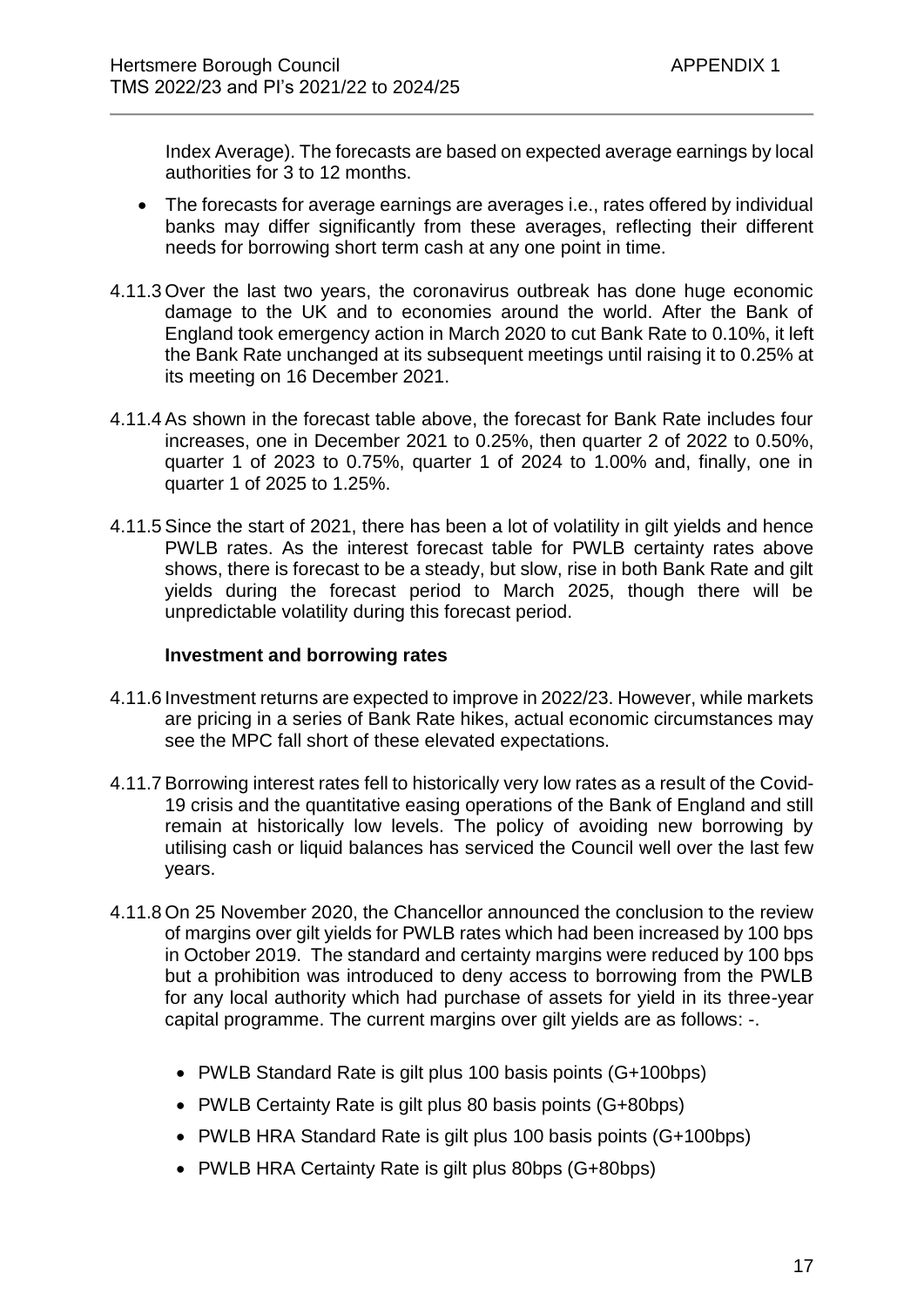- Local Infrastructure Rate is gilt plus 60bps (G+60bps)
- 4.11.9 The long-term (beyond 10 years), forecast for Bank Rate is 2.00%. As some PWLB certainty rates are currently below 2.00%, there remains value in considering long-term borrowing from the PWLB where appropriate. Temporary borrowing rates are likely, however, to remain near Bank Rate and may also prove attractive as part of a balanced debt portfolio. In addition, there are also some cheap alternative sources of long-term borrowing if an authority is seeking to avoid a "cost of carry" but also wishes to mitigate future re-financing risk.

#### 4.12 **Policy on borrowing in advance of need**

4.12.1 The Council will not borrow more than or in advance of its needs purely in order to profit from the investment of the extra sums borrowed. Any decision to borrow in advance will be within Capital Financing Requirement estimates, and will be considered carefully to ensure that value for money can be demonstrated and that the Council can ensure the security of such funds.

#### 4.13 **Treasury management: Principal sums invested and maturity**

4.13.1 This indicator shows the maximum the Council expects to invest for periods longer than 364 days at any point in time and the maturity structure of those investments. It shows the Council's exposure to the possibility of loss that might arise as a result of it having to seek early repayment or redemption of principal sums invested.

#### **Table 8 – Investments limits beyond 1 year**

| Maximum principal sums invested > 365 days |         |         |         |  |  |  |  |
|--------------------------------------------|---------|---------|---------|--|--|--|--|
| £m                                         | 2021/22 | 2022/23 | 2023/24 |  |  |  |  |
| Principal sums invested ><br>365 days      | £40m    | £50m    | £50m    |  |  |  |  |

**N.B.** This reflects the approved loan facilities to InspireAll (previously known as Hertsmere Leisure Trust) (£5m) and Hertsmere Developments Limited (up to £50m) and excludes any decisions on non - treasury investments (inc. loans).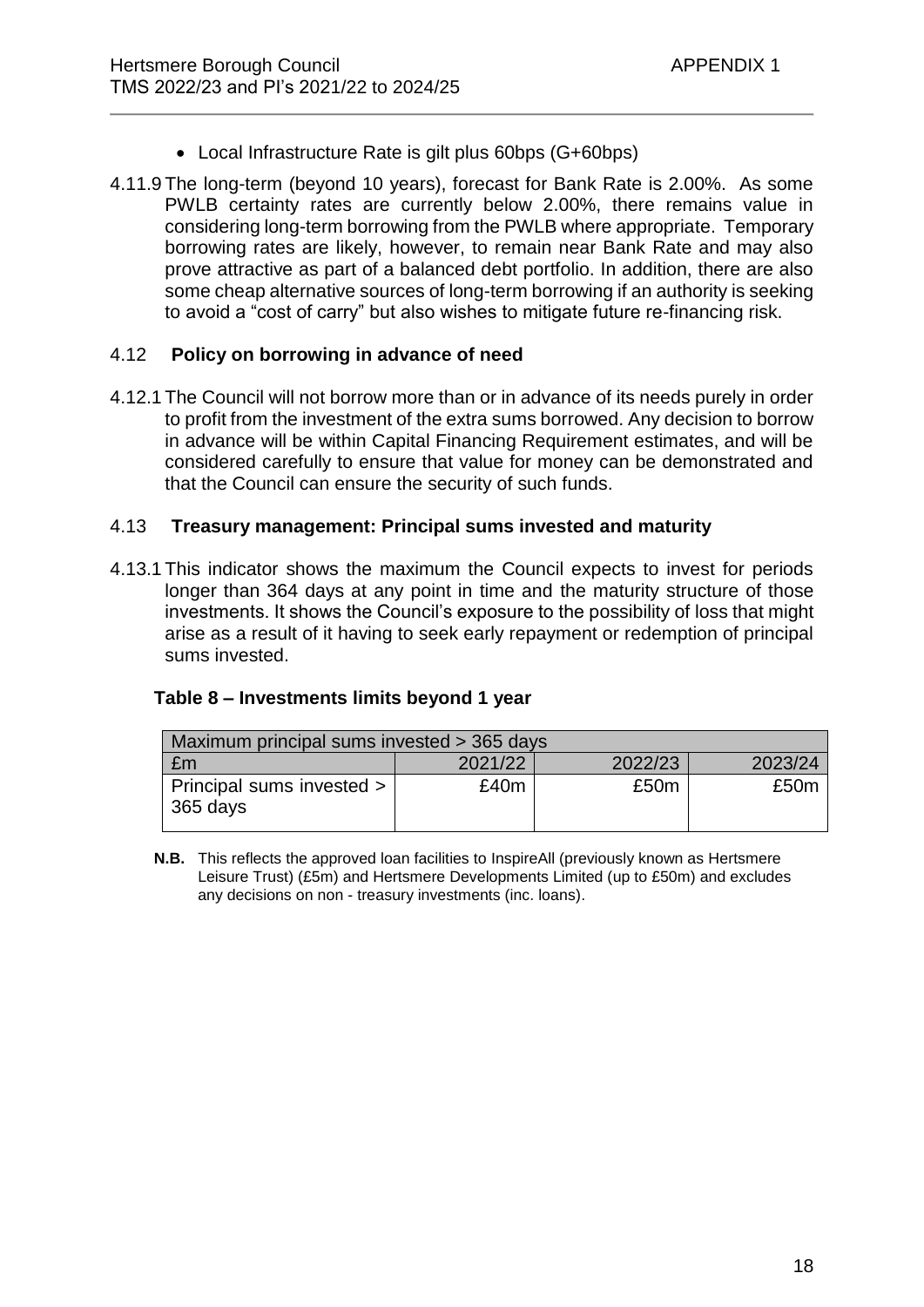# **5 Current Portfolio Position**

- 5.11 There is a favourable variance of £77k as at 31 December 2021, having achieved an investment income of £377k against a budget of £300k. However this is expected to reduce with a forecast year-end variance of £46k
- 5.12 The table below sets out the Council's full year forecast.

| Table 9: Investment Income Forecast 2021/22 |                                              |                                                    |                                             |  |  |  |  |
|---------------------------------------------|----------------------------------------------|----------------------------------------------------|---------------------------------------------|--|--|--|--|
|                                             | <b>Average</b><br><b>Investment</b><br>£'000 | <b>Estimated</b><br><b>Return</b><br>$\frac{0}{0}$ | <b>Investment</b><br><b>Income</b><br>£'000 |  |  |  |  |
| <b>Core Investments</b>                     | 61,000                                       | 0.33%                                              | 204                                         |  |  |  |  |
| Loans                                       | 5,207                                        | 4.65%                                              | 242                                         |  |  |  |  |
| <b>Total / Average</b>                      | 66,207                                       | 0.67%                                              | 446                                         |  |  |  |  |
| <b>Budget</b>                               | 68,000                                       | 0.59%                                              | 400                                         |  |  |  |  |
| <b>Variance</b>                             | (1,793)                                      | 0.08%                                              | 46                                          |  |  |  |  |

- 5.13 The forecast interest surplus has arisen in part as a result of having greater than anticipated balances available to invest throughout 2021/22, due to:
	- One year fixed term investments made in 2020/21 which had returns slightly above the budgeted return on core investments.
	- Longer term investments, a two year and a three year fixed term investment with local authorities attracting higher interest rates in line with the Treasury Management Strategy.
	- Favourable cash balances due to small business rates grants advanced from government and delays with approved capital projects.
- 5.14 Investment rates have fluctuated due to the uncertainty around Covid-19 and Brexit. Forward dealing and dealing at opportune times have resulted in higher investment income levels. Also there is interest from the loan to InspireAll as they have now fully drawn down the loan.
- 5.15 The investment portfolio, currently £98.2m (as at December 2021), is expected to reduce to £66.2m by 31 March 2022. This is due to the cash flow requirements such as Council tax and Business rates income being paid over the first ten months of the year thus reducing investment balances in the final two months of the year and also the repayment of 2020/21 section 31 grants to central government.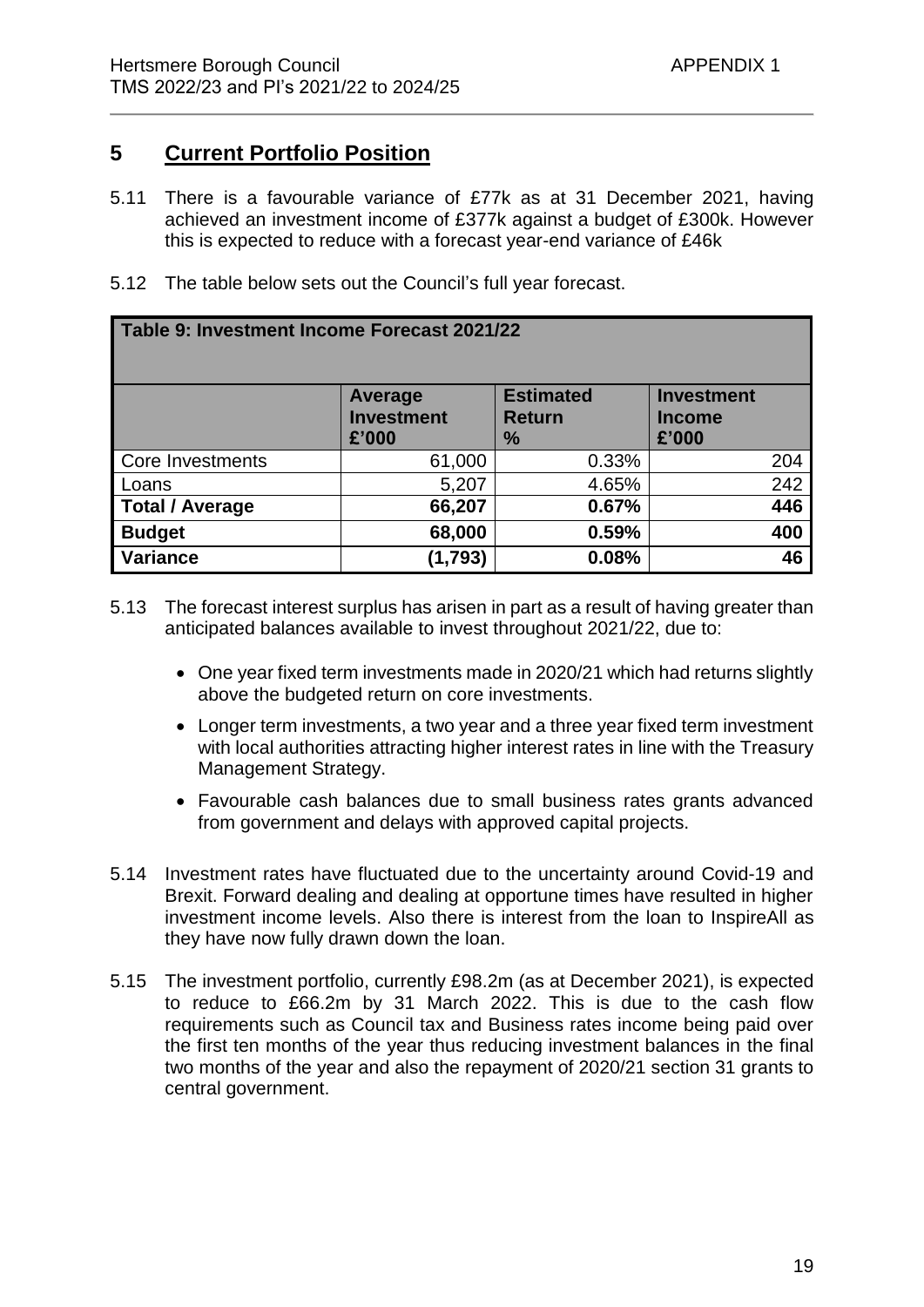# **6 Annual Investment Strategy**

#### 6.11 **Investment Policy**

6.11.1 The Council's investment policy has regard to the Department of Levelling Up, Housing and Communities' (DLUHC) Guidance on Local Government Investments ("the Guidance"), the CIPFA Treasury Management in Public Services Code of Practice and Cross Sectoral Guidance Notes 2017 ("the CIPFA TM Code") and CIPFA Treasury Management Guidance Notes 2018.

The Council's investment priorities will be:

- (a) the Security of capital;
- (b) the Liquidity of its investments; and
- (c) the Yield.
- 6.11.2 In accordance with the above guidance from the DLUHC and CIPFA, and in order to minimise the risk to investments, the Council applies minimum acceptable credit criteria in order to generate a list of highly creditworthy counterparties which also enables diversification and thus avoidance of concentration risk. The key ratings used to monitor counterparties are the Short Term and Long Term ratings.
- 6.11.3 Ratings will not be the sole determinant of the quality of an institution; it is important to continually assess and monitor the financial sector on both a micro and macro basis and in relation to the economic and political environments in which institutions operate. The assessment will also take account of information that reflects the opinion of the markets. To achieve this consideration the Council will engage with its advisors to maintain a monitor on market pricing such as "credit default swaps" and overlay that information on top of the credit ratings.
- 6.11.4 The Council will aim to achieve the optimum return on its investments commensurate with proper levels of security and liquidity. The risk appetite of this Council is low in order to give priority to security of its investments.
- 6.11.5 Investments will be made with reference to the core balance and cash flow requirements and the outlook for short-term interest rates (i.e. rates for investments up to 12 months). Greater returns are usually obtainable by investing for longer periods. While most cash balances are required in order to manage the ups and downs of cash flow (amend as appropriate), where cash sums can be identified that could be invested for longer periods, the value to be obtained from longer term investments will be carefully assessed.
- 6.11.6 If it is thought that Bank Rate is likely to rise significantly within the time horizon being considered, then consideration will be given to keeping most investments as being short term or variable.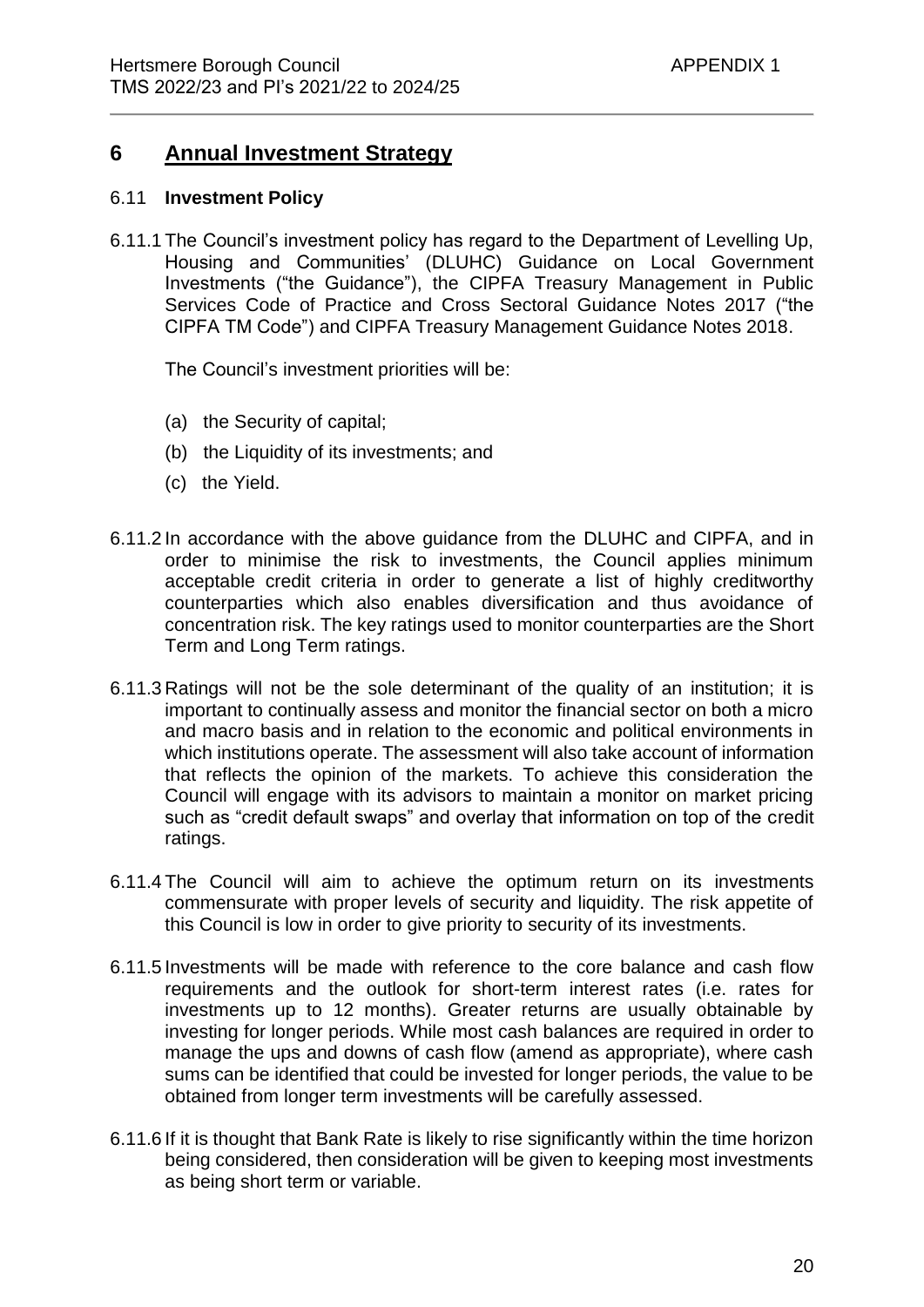6.11.7 Conversely, if it is thought that Bank Rate is likely to fall within that time period, consideration will be given to locking in higher rates currently obtainable, for longer periods.

#### 6.12 **Interest rate expectations**

- 6.12.1 It is not expected the Bank Rate will increase quickly after the initial rate rise as the supply potential of the economy is not likely to have taken a major hit during the pandemic. The supply should be able to cope with meeting demand after supply shortages subside over the next year, without causing inflation to remain high in the medium-term, or to reduce inflation from falling back towards the MPC's 2% target after the spike up to around 5%. The forecast includes four increases in Bank Rate over the three-year forecast period to March 2025, ending at 1.25%.
- 6.12.2 Bank Rate forecasts for financial year ends (March) are:
	- $\cdot$  2022 0.25%
	- 2023 0.75%
	- 2024 1.00%
	- 2025 1.25%

6.12.3 There are risks included in the Bank Rate forecasts which include:

- Mutations of the Covid-19 virus which renders current vaccines ineffective, and tweaked vaccines to combat these mutations are delayed, or cannot be administered fast enough to prevent further lockdowns.
- Labour and supply shortages would prove to be disruptive and depress economic activity.
- The Monetary Policy Committee acting too quickly, or too far, over the next three years to raise Bank Rate and causes UK economic growth, and increases in inflation, to be weaker than expectations.
- The Monetary Policy Committee tightening monetary policy too late to ward off building inflationary pressures.
- The Government acting too quickly to cut expenditure to balance the national budget.
- UK / EU trade arrangements if there was a major impact on trade flows and financial services due to complications or lack of co-operation in sorting out significant remaining issues.
- Major stock markets e.g., in the US, become increasingly judged as being overvalued and susceptible to major price corrections. Central banks become increasingly exposed to the "moral hazard" risks of having to buy shares and corporate bonds to reduce the impact of major financial market selloffs on the general economy.
- Geopolitical risks, for example in Ukraine, Iran, North Korea, but also in Europe and Middle Eastern countries; on-going global power influence struggles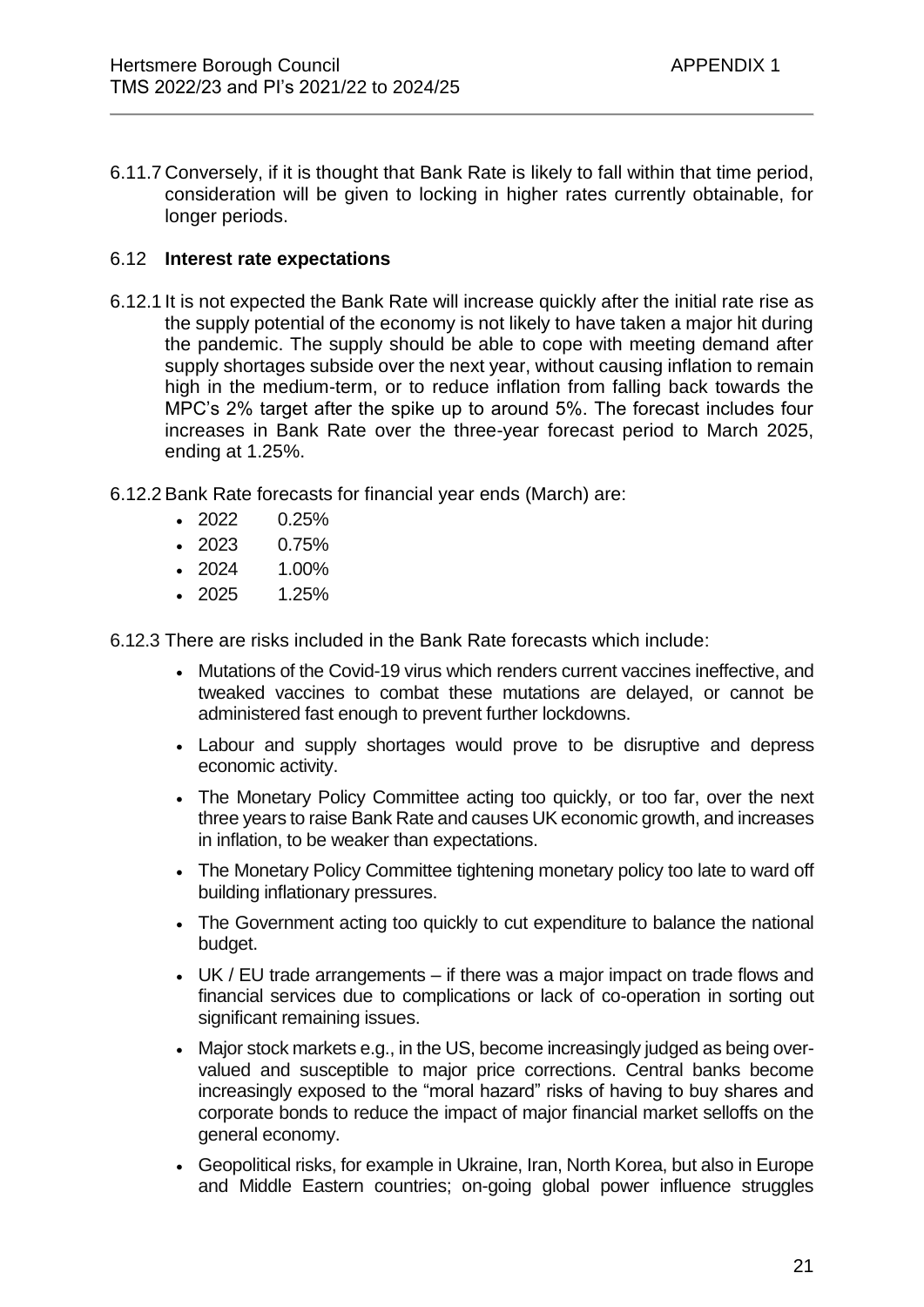between Russia/China/US. These could lead to increasing safe-haven flows.

#### 6.13 **Types of Investments**

- 6.13.1 As detailed in the Treasury Code of practice "Local authorities are not constrained by law in the types of investments they may make or the investment instruments they may use". However in practice they are constrained by DLUHC guidance which stresses "the prudent investment strategy of security, liquidity and yield". Investment regulations and DLUHC guidance also "distinguish between 'specified' and 'non-specified' investments, the latter requiring greater scrutiny by local authorities".
- 6.13.2 Investment instruments identified for use in the financial year are listed below under the 'specified' and 'non-specified' investment categories.
- 6.13.3 **Specified Investments –** The Council will invest in "specified" investments that meet the criteria of a "specified" investment as detailed in the DLUHC guidance. These will be those that will have high security and high liquidity, denominated in sterling and not a long term investment i.e. maturity date of no more than 12 months. The investment is not defined as capital expenditure.

The specified investments in which the Council can invest in are:

- The UK Government
- Debt Management Office Accounts
- UK Local Authorities and Parish Councils
- Term deposits with institutions or investment schemes with a credit rating that meets the criteria detailed in section 8.
- Money Market funds with AAA rating including those with a variable asset value.
- Enhanced Money market funds with AAA rating
- 6.13.4 **Non-specified Investments -** The Council's policy is to invest in non-specified investments, which meet all the criteria of the specified investments above, save for duration of investment. This includes but is not limited to term deposits and Certificates of deposit issued by banks or building societies and deposits beyond 12 months, which meet the criteria as set out in the investment strategy below.
- 6.13.5 **Unrated/lower rated Building Societies** were added to the investment strategy following approval by the Audit Committee in July 2017. Where the Building Society does not have a credit rating the Council will invest up to a maximum of £3m for max duration of 6 months providing the counterparty has an asset size of at least £3Bn. This effectively permits investments into the top 10 Building Societies by size.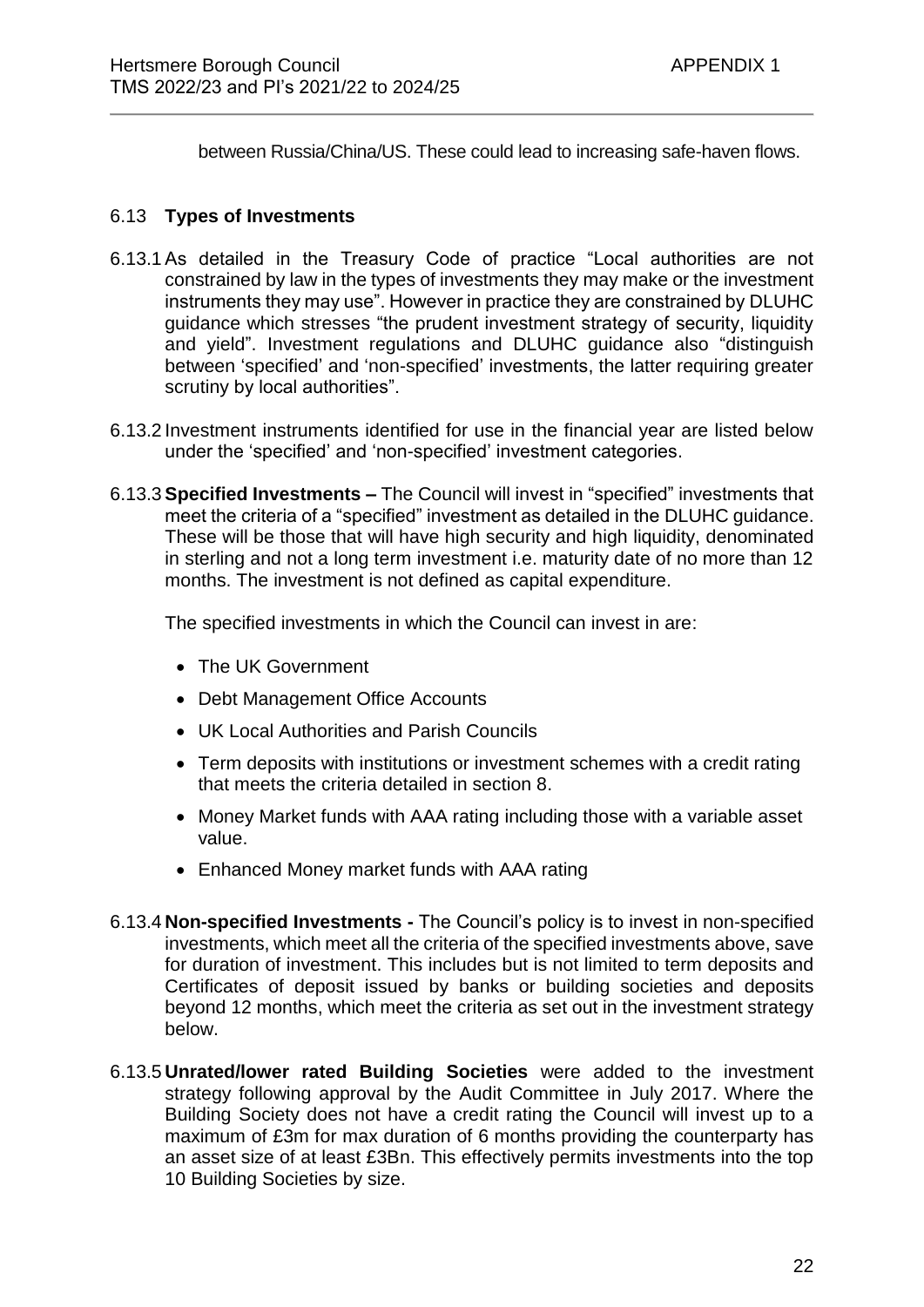6.13.6 The Council will place deposits in accordance with the Link Asset Services' matrix recommended colour durations, and where possible spread the amounts and dates of maturing investments as evenly as possible over this period. This avoids an excess of investments maturing in any one particular time and helps towards a more stable rate of return.

#### 6.14 **Creditworthiness policy**

- 6.14.1 This Council uses the creditworthiness service provided by its Treasury consultants; Link Asset Services. This service has been progressively enhanced over recent years and now uses a sophisticated modelling approach with credit ratings from all three rating agencies - Fitch, Moodys and Standard and Poors, forming the core element. However, it does not rely solely on the current credit ratings of counterparties but also uses the following as overlays:
	- credit watches and credit outlooks from credit rating agencies
	- CDS spreads to give early warning of likely changes in credit ratings
	- sovereign ratings to select counterparties from only the most creditworthy countries
- 6.14.2 This modelling approach combines credit ratings, credit watches and credit outlooks in a weighted scoring system, which is then combined with an overlay of CDS spreads for which the end product is a series of colour code bands which indicate the relative creditworthiness of counterparties. These colour codes are also used by the Council to determine the duration for investments and are therefore referred to as durational bands. The Council is satisfied that this service gives a much improved level of security for its investments. It is also a service which the Council would not be able to replicate using in house resources.
- 6.14.3 The Council will therefore use counterparties within the following durational bands:
	- Yellow 5 years
	- Purple 2 years
	- Blue 1 year (applies to nationalised or semi nationalised UK Banks)
	- Orange 1 year
	- Red 6 months
	- Green 100 days
	- No Colour not to be used
- 6.14.4 All credit ratings will be monitored regularly. The Council is alerted to changes to ratings of all three agencies through its use of the Link Asset Service creditworthiness service.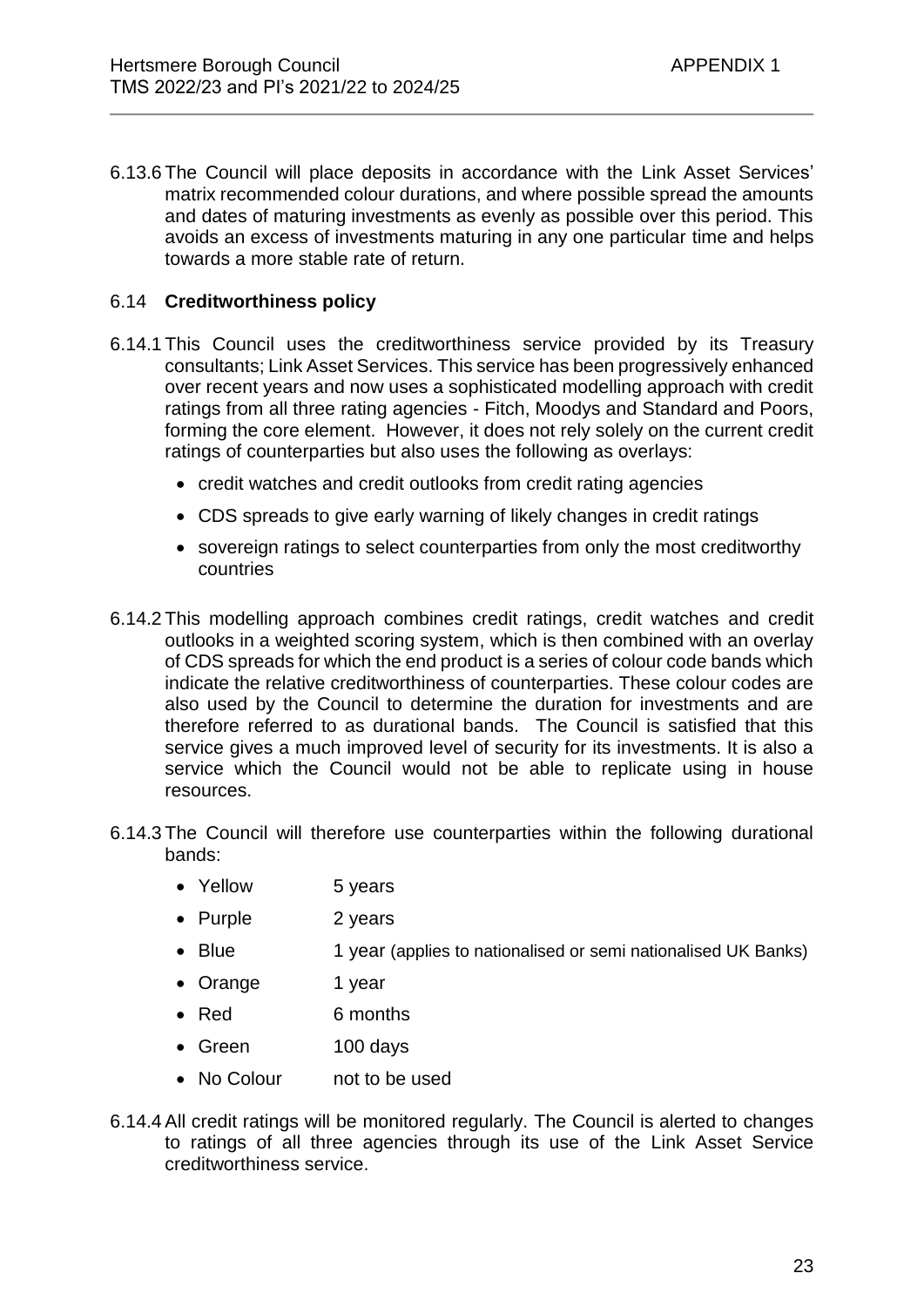- if a downgrade results in the counterparty/investment scheme no longer meeting the Council's minimum criteria, its further use as a new investment will be withdrawn immediately. Consideration will also be given to terminating existing investments where appropriate.
- in addition to the use of Credit Ratings the Council will be advised of information in movements in Credit Default Swap against the iTraxx benchmark and other market data on a weekly basis. Extreme market movements may result in downgrade of an institution or removal from the Council's lending list.
- 6.14.5 Sole reliance will not be placed on the use of this external service. In addition the Council will also use market data and market information from credible sources such as financial times, information on government support for banks and the credit ratings of that government support.

#### 6.15 **Counterparty and Group Limits**

6.15.1 As well as using the Link Asset Services' matrix, the Council will limit its exposure to any one particular Institution or group of banks, for example the Lloyds Group and Santander Group. The Council will adopt a tiered exposure using Fitch long term (or equivalent from other agencies if Fitch does not provide) to determine the amount of funds placed with each institution. The DMO account, UK Government and Local Authorities and UK part nationalised banks will have a separate limit of £10m. Money market funds will have a credit limit of £10m per fund.

#### 6.16 **Time and monetary limits applying to investments.**

6.16.1 The time and monetary limits for institutions on the Council's counterparty list are as follows (these will cover both specified and non-specified investments):

|                                                                       | <b>Fitch Long</b><br>term Rating<br>(or equivalent) | Money and/or %<br>Limit | <b>Time</b><br>Limit                   |
|-----------------------------------------------------------------------|-----------------------------------------------------|-------------------------|----------------------------------------|
| <b>Higher Quality Rated Banks</b>                                     | <b>AAA</b><br>$AA+$<br>AA,<br>$AA-$                 | £10m                    | As per Link<br>recommended<br>duration |
| <b>Medium Quality Rated Non UK</b><br><b>I</b> Banks                  | $A+$<br>A                                           | £4m                     | As per Link<br>recommended<br>duration |
| <b>UK Medium Quality Rated</b><br><b>Banks and Building Societies</b> | $A+$                                                | £6m                     | As per Link<br>recommended             |

#### **Table 11 – Investment limits**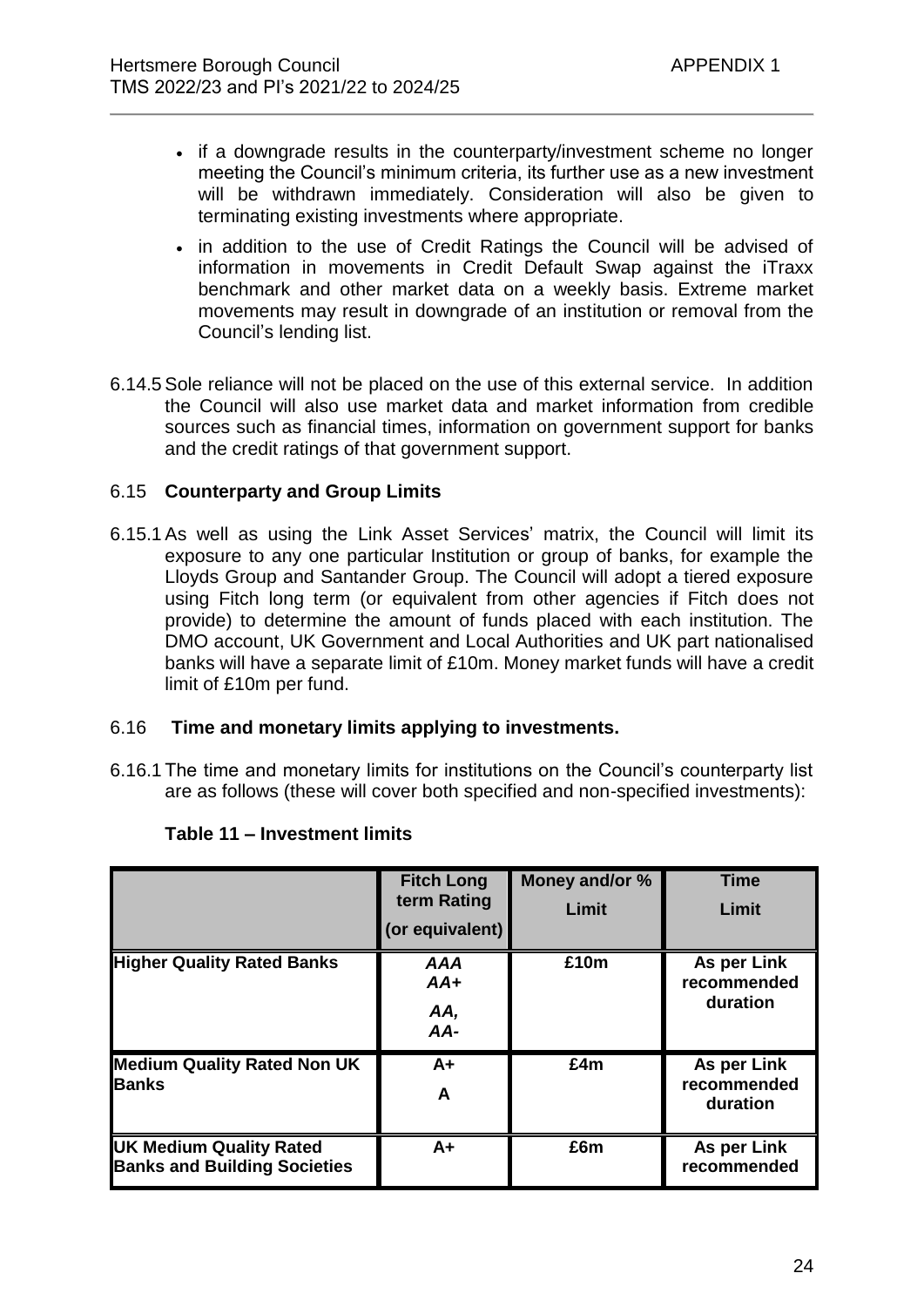|                                                                                                                | <b>Fitch Long</b><br>term Rating<br>(or equivalent) | Money and/or %<br>Limit | <b>Time</b><br>Limit                                             |
|----------------------------------------------------------------------------------------------------------------|-----------------------------------------------------|-------------------------|------------------------------------------------------------------|
|                                                                                                                | A                                                   |                         | duration                                                         |
| Part nationalised*<br>(Currently only RBS/Natwest fall<br>into this category)                                  | N/A                                                 | £10m                    | As per Link<br>recommended<br>duration -<br><b>Currently 1yr</b> |
| <b>Unrated Building Societies or</b><br>with rating below A                                                    | Min £3B Asset<br><b>Size</b>                        | £3m                     | <b>6 Months</b>                                                  |
| <b>Barclays Bank - Council's</b><br>banker<br>(in addition to Higher Quality Rated<br><b>Bank limit above)</b> | N/A                                                 | £5m                     | <b>Daily limit</b>                                               |
| <b>DMADF</b>                                                                                                   | <b>AAA</b>                                          | unlimited               | 5yrs                                                             |
| <b>Local authorities</b>                                                                                       | N/A                                                 | £10m                    | 5yrs                                                             |
| <b>Money market funds</b>                                                                                      | <b>AAA</b>                                          | £10m                    | liquid                                                           |
| <b>Enhanced Money market funds</b>                                                                             | <b>AAA</b>                                          | £8m                     | liquid                                                           |

6.16.2 The council will endeavour to diversify its investment portfolio by country, group and institution. However, the Council may decide to limit counterparty diversification by investing in Countries such as the UK, Canada and Australia where there is greater understanding about economy and Government intention such as desire to support institutions from defaulting.

### 6.17 **Sovereign limits**

6.17.1 The Council has determined that it will only use approved counterparties from countries with a minimum sovereign credit rating of *AAA* (or equivalent from other agencies if Fitch does not provide). This list will be added to, or deducted from; by officers should ratings change in accordance with this policy. However this does not extend to the UK which is currently rated AA+ by Fitch.

#### 6.18 **Current AAA Rated Countries by Fitch:**

- United States
- Germany
- Australia
- Switzerland
- Denmark
- Luxembourg
- Netherlands
- Norway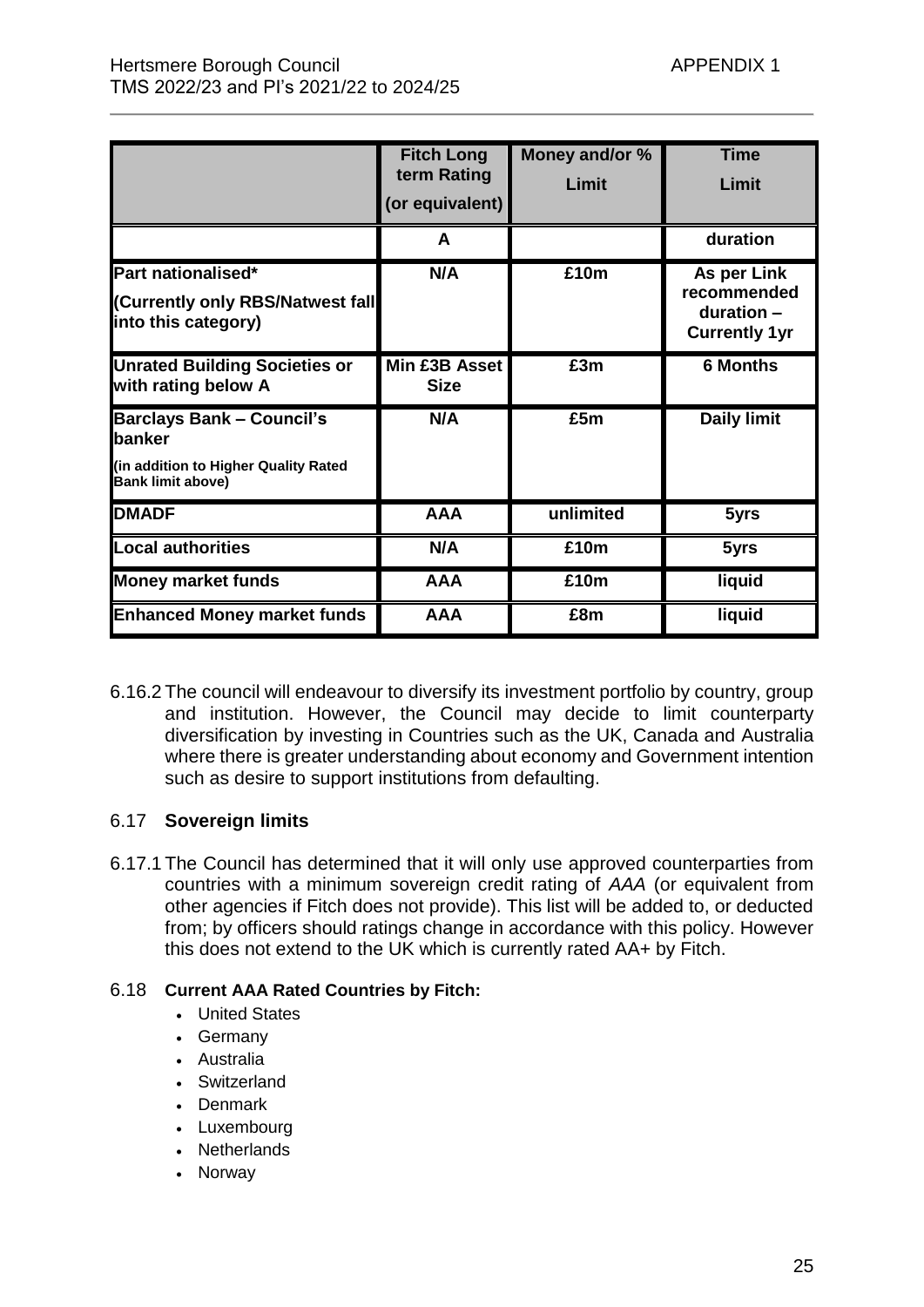- Sweden
- Singapore

No more than 30% of the total portfolio is to be invested in any one country, except the UK.

### 6.19 **Money Market Funds (MMF)**

6.19.1 Money market funds are mutual funds that invest in short-term debt instruments. They provide the benefits of pooled investment, as investors can participate in a more diverse and high-quality portfolio than they otherwise could individually. Like other mutual funds, each investor who invests in a money market fund is considered a shareholder of the investment pool, a part owner of the fund. Money market funds are actively managed within rigid and transparent guidelines to offer safety of principal, liquidity and competitive sector-related returns. The Council will invest in both Constant Net Value (C-Nav) and Variable Asset value (V-Nav) asset classes.

#### 6.20 **Enhanced Money Market Funds**

6.20.1 These are similar to Money market funds in that they use pooled cash to invest into various products and counterparties. In order to be classified and rated as a MMF the fund is required to adhere to strict rules regarding the investment types and average days until maturity of the portfolio. Enhanced funds can vary but will generally be slightly longer dated which means they lose their MMF categorisation. The rating of the funds can vary as they are not constrained by the MMF classification however the council will only use enhanced money market funds which are AAA rated. Although these funds are highly liquid as they can be redeemed within 2-3 days they are designed to be invested for 6 to 12 months as there can be some volatility in the asset value and yield.

#### 6.21 **Main Bankers - Barclays**

6.21.1 Currently the council utilises Money Market funds for short-term liquidity purposes, however each payment transaction is subject to a chaps charge (bank charge). It is therefore proposed that in addition to the limits set under the main investment strategy, Barclays as our main banker will be further utilised for liquidity purposes. This will involve having balances of up to £5m held in the council business premium account through the use of the banks sweeping system in addition to holding up to £10m (higher quality rated bank limit) in either fixed term or other deposit accounts such as the instant access business premium account thus avoiding unnecessary bank charges and allowing cash flow liquidity.

### 6.22 **Unrated/lower rated Building Societies**

6.23 The Audit Committee were delegated authority by Council to consider the use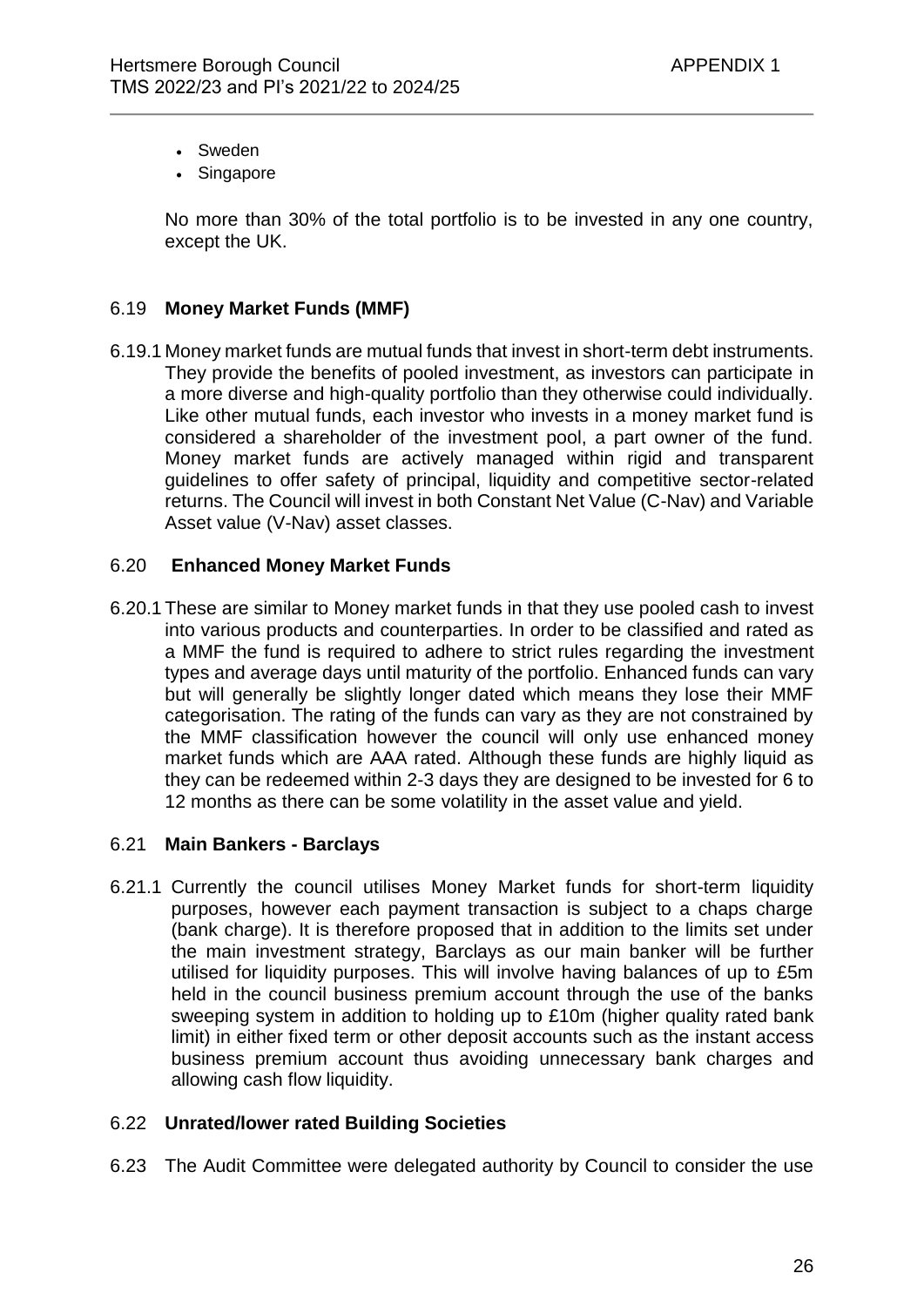of unrated/lower rated Building Societies following the approval of the TMS for 2017/18. The Audit committee at their meeting 31 July 2017 recommended the inclusion of unrated Building Societies within the TMS provided that they held a minimum asset size of £3Bn.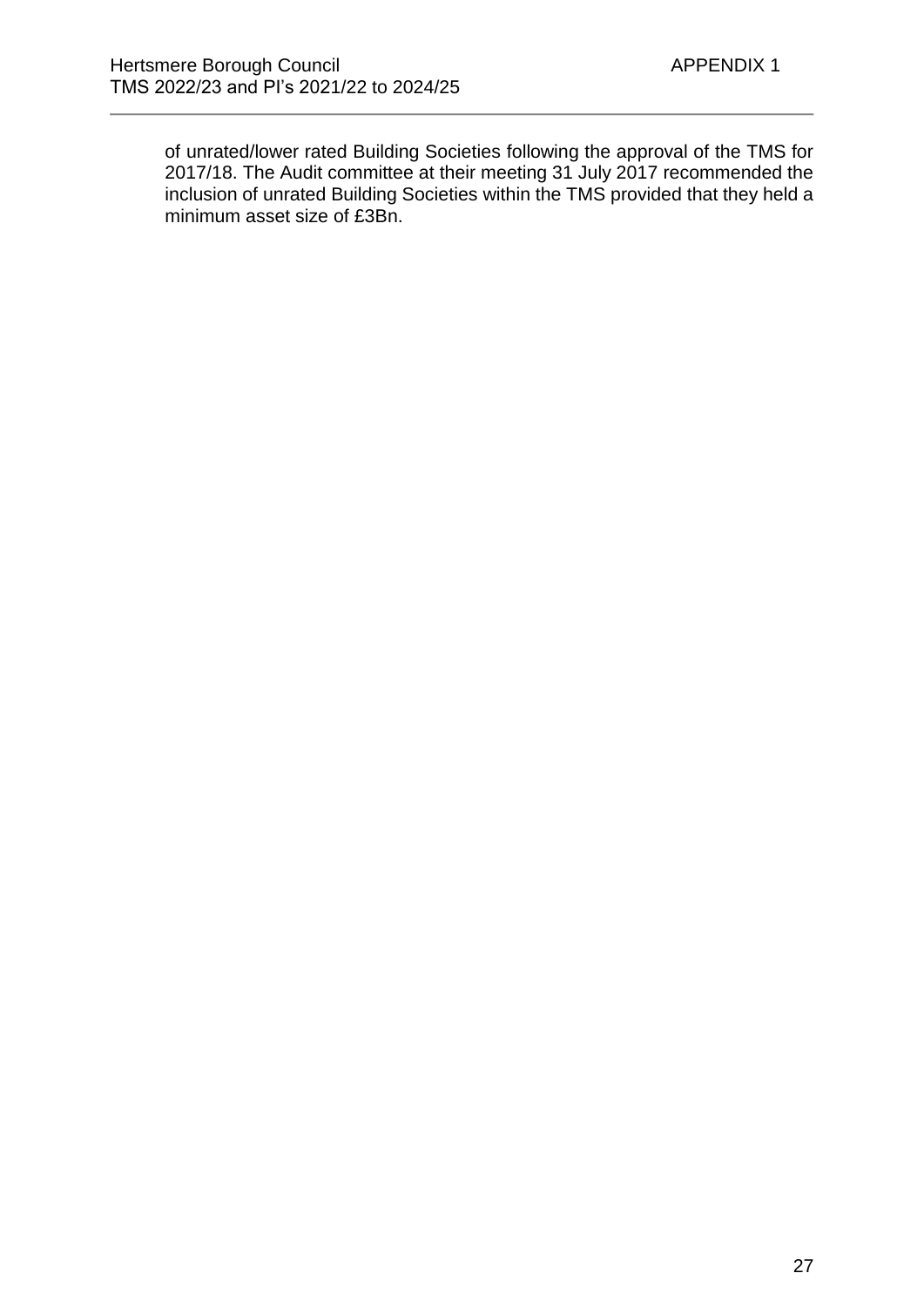# **7 Risk Implications**

#### 7.1 **Monitoring**

7.1.1 On a Quarterly basis Officers will report to the Financial Monitoring Panel providing details of new investments, rate of returns and highlighting changes to sovereign rating, group limits and any other relevant treasury issues that may arise.

#### 7.2 **MIFID**

- 7.2.1 The European Union Markets in Financial Instruments Directive brought in on the 3 January 2018 means that all financial services such as banks, brokers, advisers and fund managers are required to treat Local Authorities in the same way as they would individuals and small businesses. The council has therefore elected to opt up its status to a professional client to allow it to continue to interact with these counterparties and continue to deal in the products currently utilised.
- 7.2.2 To this end Hertsmere is adopting the approach endorsed by the LGA by electing to return to professional status. This process involved notifying all our investment managers, advisors, brokers etc. that the Council wished to opt up to Professional Status and evidencing the Councils competence to do so.
- 7.2.3 Having opted in the Council are required to disclose on a yearly basis any material changes that could impact our status and it was recommended that this position be reported annually in the Treasury Management Strategy (TMS) and end of year report to Audit Committee. Hertsmere still meets all the required tests to enable it to opt up to Professional Status.
- 7.2.4 It should be noted that the election to Professional status has not resulted in any additional risk or change in approach as this decision was to maintain the professional status offered to the Council prior to MIFID. The Council will continue to undertake investments in accordance with the approved TMS and the Prudential Code and officers will continue to look to secure the optimum return on investments commensurate with proper levels of security and liquidity.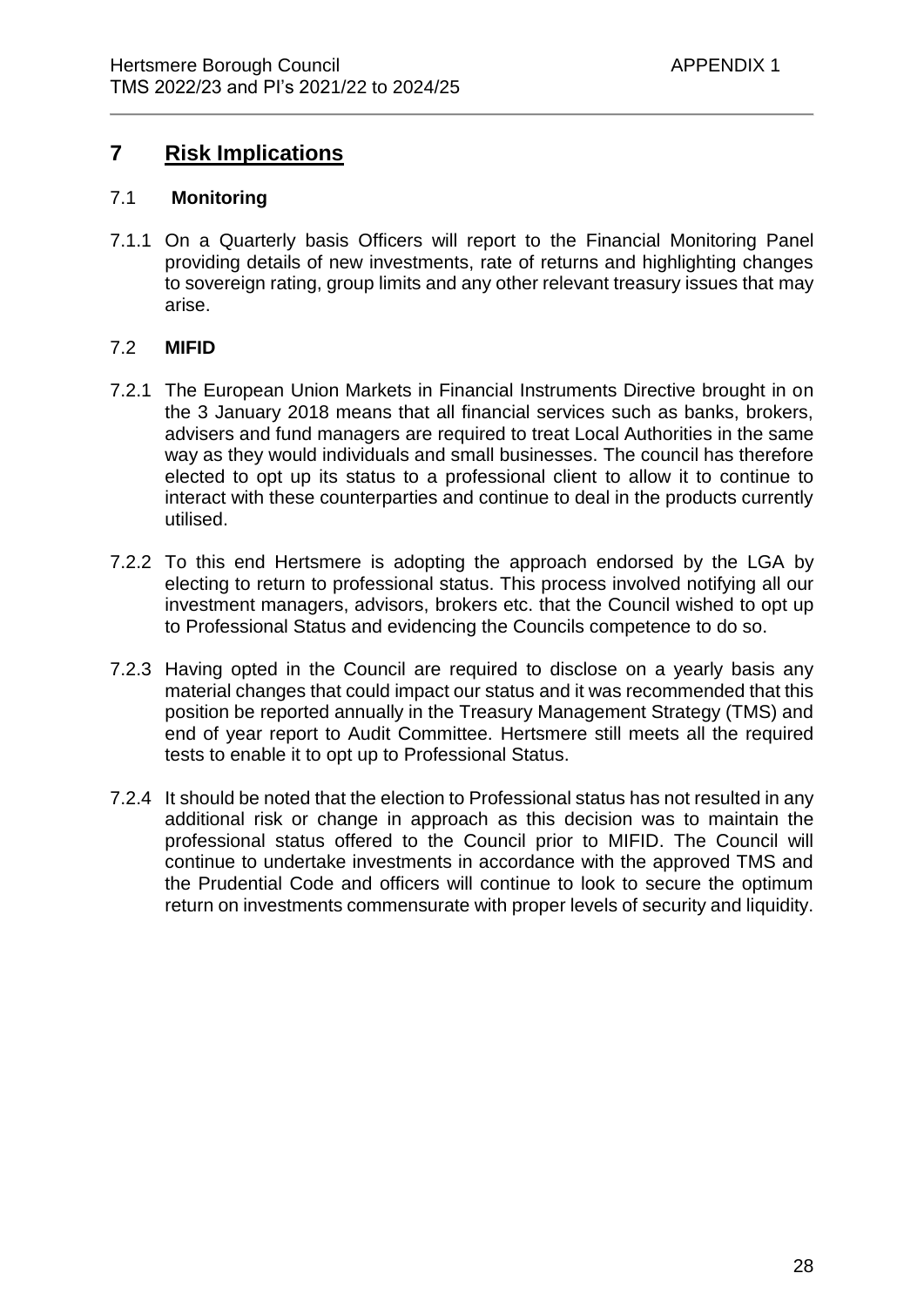# **8 Treasury Management scheme of delegation**

#### **(i) Full Council**

- receiving and reviewing reports on Treasury Management strategy and policy
- approval of annual strategy
- approval of/amendments to the organisation's adopted clauses, and treasury management practices
- approval of the division of responsibilities

#### **(ii) Audit Committee**

- scrutiny of/amendments to the organisation's adopted clauses, and treasury management practices
- scrutiny of the division of responsibilities

#### **(iii) Financial Monitoring Panel**

- Scrutiny of Treasury Management Performance
- receiving and reviewing regular monitoring reports and scrutinising ongoing Treasury Management performance.

#### **(iv) Managing Director**

- reviewing the treasury management policy and procedures and making recommendations to the responsible body.
- Strategic management of the Treasury management function and setting of operational limits in respect of treasury transactions.

### **The Treasury Management role of the section 151 officer**

#### **The S151 (responsible) officer**

- recommending clauses, treasury management policy/practices for approval, reviewing the same regularly, and monitoring compliance
- submitting regular treasury management policy reports
- submitting budgets and budget variations
- receiving and reviewing management information reports
- reviewing the performance of the treasury management function
- ensuring the adequacy of treasury management resources and skills, and the effective division of responsibilities within the treasury management function
- ensuring the adequacy of internal audit, and liaising with external audit
- recommending the appointment of external service providers.